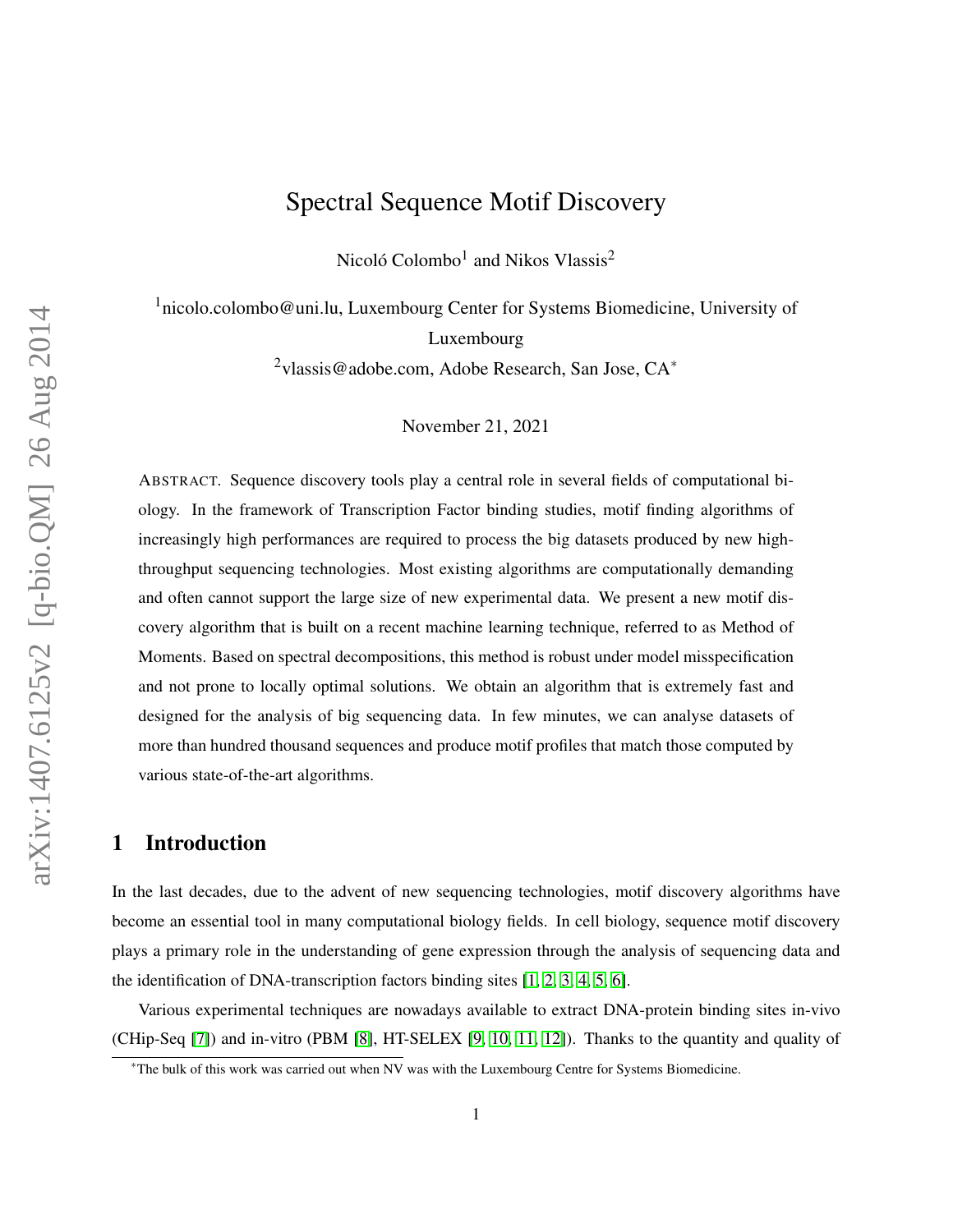data produced, HT-SELEX is considered one of the most promising high-throughput techniques for studying transcription factors binding affinity in-vitro (see the recent work [\[13\]](#page-12-1) for a quantitative comparison between HT-SELEX and other high-throughput techniques as CHip-seq and PBM). In the HT-SELEX protocol, tens of thousands enriched DNA fragments are obtained through a series of incubation/selection cycles. In each cycle, an initial pool containing randomised ligands of length 14-40 bp is incubated with an immobilised DNA-binding protein. Bounded ligands are amplified by PCR, sequenced and then used as initial pool for a next cycle, until the pool is saturated [\[9,](#page-11-7) [10,](#page-11-8) [14,](#page-12-2) [11,](#page-11-9) [12\]](#page-12-0).

Due to the high but not exact specificity of transcription factors binding affinities, enriched DNA fragments in a dataset typically contain similar but not exactly conserved instances of the same binding motif. Sequence discovery algorithms are required to produce binding models that are at the same time intuitively clear and able to capture the full complexity of such probabilistic mechanisms [\[14,](#page-12-2) [11,](#page-11-9) [8\]](#page-11-6). In the simplest case, binding preferences are reported using consensus sequences, obtained by selecting a few deterministic character strings that are over-represented in the dataset. A more flexible representation is provided by Position Weight Matrices (PWM) that describe binding sites as probability densities over the DNA alphabet. Based on the stringent assumption that the total binding energy is a site-by-site sum of single protein-nucleobase interactions, PWM's are only approximate models of the true transcription factor preferences. A debate is still open on whether such approximation gives a satisfactory picture of the DNA-proteins interaction or is a too simplified reduction of the real biological process [\[15\]](#page-12-3). More sophisticated models, that go beyond the PWM representation by taking into account multiple bases probability distributions or long-distance interactions, have been proposed and tested in the literature [\[16,](#page-12-4) [17,](#page-12-5) [15,](#page-12-3) [18,](#page-12-6) [19\]](#page-12-7). However, in most cases, these improvements could not provide any evidence against the simpler and more intuitive approach based on position independent distributions [\[20\]](#page-12-8).

In machine learning, factorized (aka product) distributions like PWMs and their linear combinations (aka mixtures) are commonly used in modelling empirical distributions from various kinds of data. The problem of learning mixtures of product distributions from given datasets has been intensively studied [\[21,](#page-12-9) [22\]](#page-12-10). In particular, as proposed by Chang (1996), it is possible to infer a mixture of product distributions via the spectral decomposition of 'observable' matrices, *i.e.* matrices that can be estimated directly from the data using suitable combinations of the empirical joint probability distributions [\[23\]](#page-13-0). Extensions and improvements of this idea have been developed more recently in a series of remarkable works, where the spectral technique is applied to a larger class of probability distributions, and robust versions of the original method have been analysed theoretically [\[24,](#page-13-1) [25,](#page-13-2) [26,](#page-13-3) [27\]](#page-13-4).

In this paper, we further develop the original spectral technique [\[23\]](#page-13-0) and study its application to the problem of learning probabilistic motif profiles from noisy sequencing data. The key observation is that, in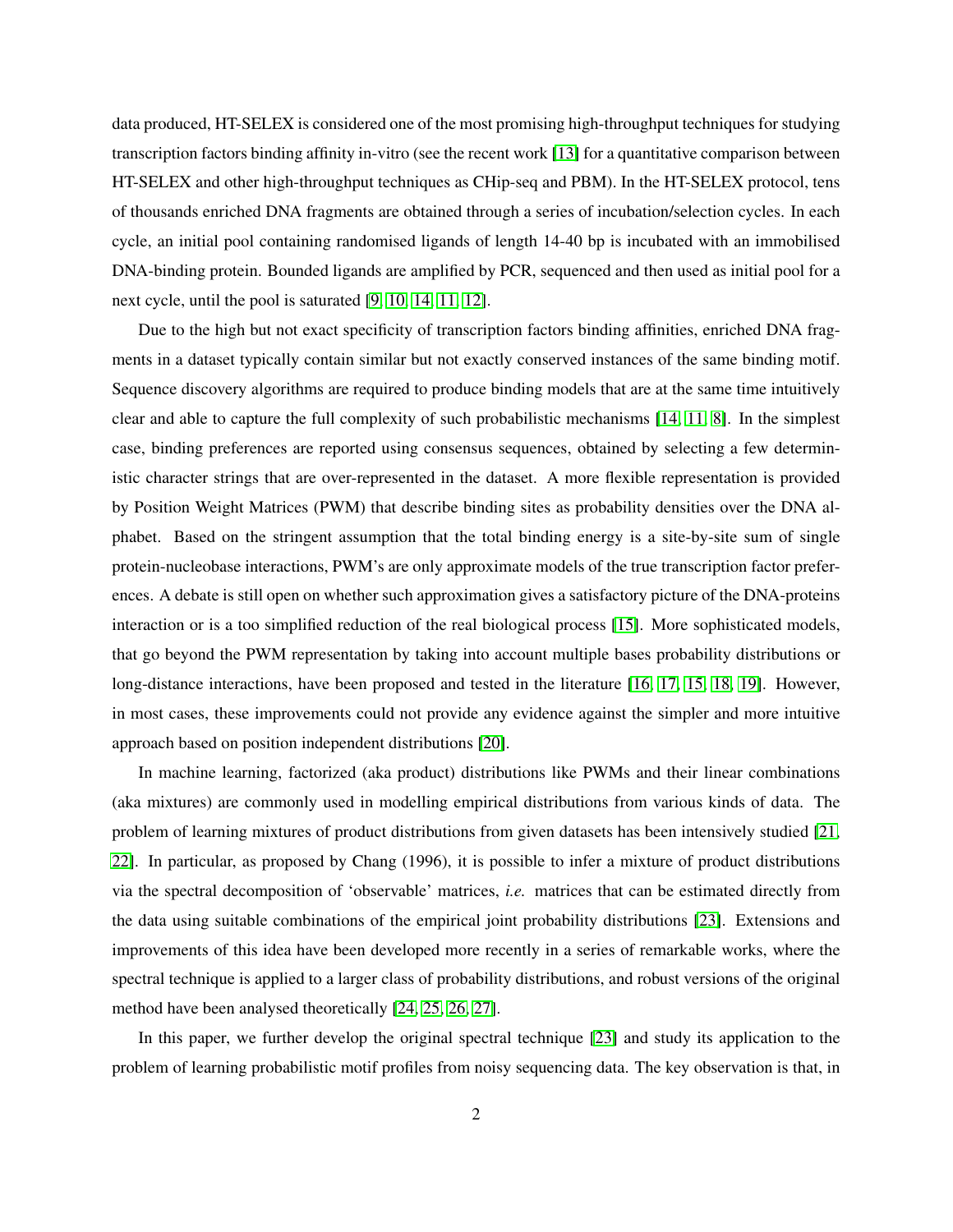the PWM approximation, motif discovery reduces to the more general issue of learning a mixture of product distributions and hence it is possible to extract motif profiles from sequencing data using usual spectral decompositions. In particular, we combine some of the improvements introduced in [\[24\]](#page-13-1) and [\[28,](#page-13-5) [27\]](#page-13-4) to obtain a more stable spectral decomposition and implement a few new ideas to adapt the general technique to the DNA sequence discovery problem. Through this work, we always assume that transcription factors specificities are well described by product distributions *i.e.* PWM's, and leave for future work the spectral inference of more advanced motif representations.

The paper is organised as follows: in Section [2](#page-2-0) we give a brief overview of some related works, in Section [3](#page-3-0) we describe the spectral methods and their applications to sequencing datasets and in Section [4](#page-6-0) we summarize our main results. More mathematical details about the spectral techniques can be found in in Appendix [A](#page-15-0) and a schematic version of our algorithm is provided in Appendix [B.](#page-20-0) A software implementation of our method is available under request at nicolo.colombo@uni.lu.

### <span id="page-2-0"></span>2 Related Work

Motif Finding The literature on sequence motif discovery is vast. We refer to [\[29,](#page-13-6) [30,](#page-13-7) [31,](#page-13-8) [32\]](#page-13-9) for reviews and additional references. There are two main classes of motif finding algorithms, probabilistic and wordbased. Probabilistic algorithms search for the most represented un-gapped alignments in the sample to obtain deterministic consensus sequences, PWM models, or more advanced models that take into account multi-base correlations [\[16,](#page-12-4) [17,](#page-12-5) [15,](#page-12-3) [18,](#page-12-6) [19\]](#page-12-7). Word-based algorithms search the dataset for deterministic short words, measure the statistical significance of small variations from a given seed, or transform motif discovery into a kernel feature classification problem [\[33,](#page-13-10) [34,](#page-13-11) [35\]](#page-14-0). Our method and two of the algorithms we have used for evaluating our results, namely MEME [\[36\]](#page-14-1) and STEME [\[37\]](#page-14-2), belong to the probabilistic class, while the method used in [\[12\]](#page-12-0) and DREME [\[38\]](#page-14-3) are word-based algorithms. The latter algorithms can also compute PWM models, so it is of interest to compare algorithms of different classes (See Results section).

Spectral Methods Spectral methods have been applied as an alternative to the Expectation Maximization algorithm [\[39\]](#page-14-4) for inferring various kinds of probability distributions, such as mixtures of product distributions, Gaussian mixtures, Hidden Markov models, and others [\[23,](#page-13-0) [24,](#page-13-1) [26,](#page-13-3) [27,](#page-13-4) [40,](#page-14-5) [27,](#page-13-4) [41\]](#page-14-6) (see [\[42\]](#page-14-7) for a recent review). These methods are not as flexible as the Expectation Maximization algorithm, but they are not prone to local optima and have polynomial computational time and sample complexity. Various spectral decomposition techniques have been proposed: Chang's spectral technique of [\[23,](#page-13-0) [24\]](#page-13-1), the symmetric ten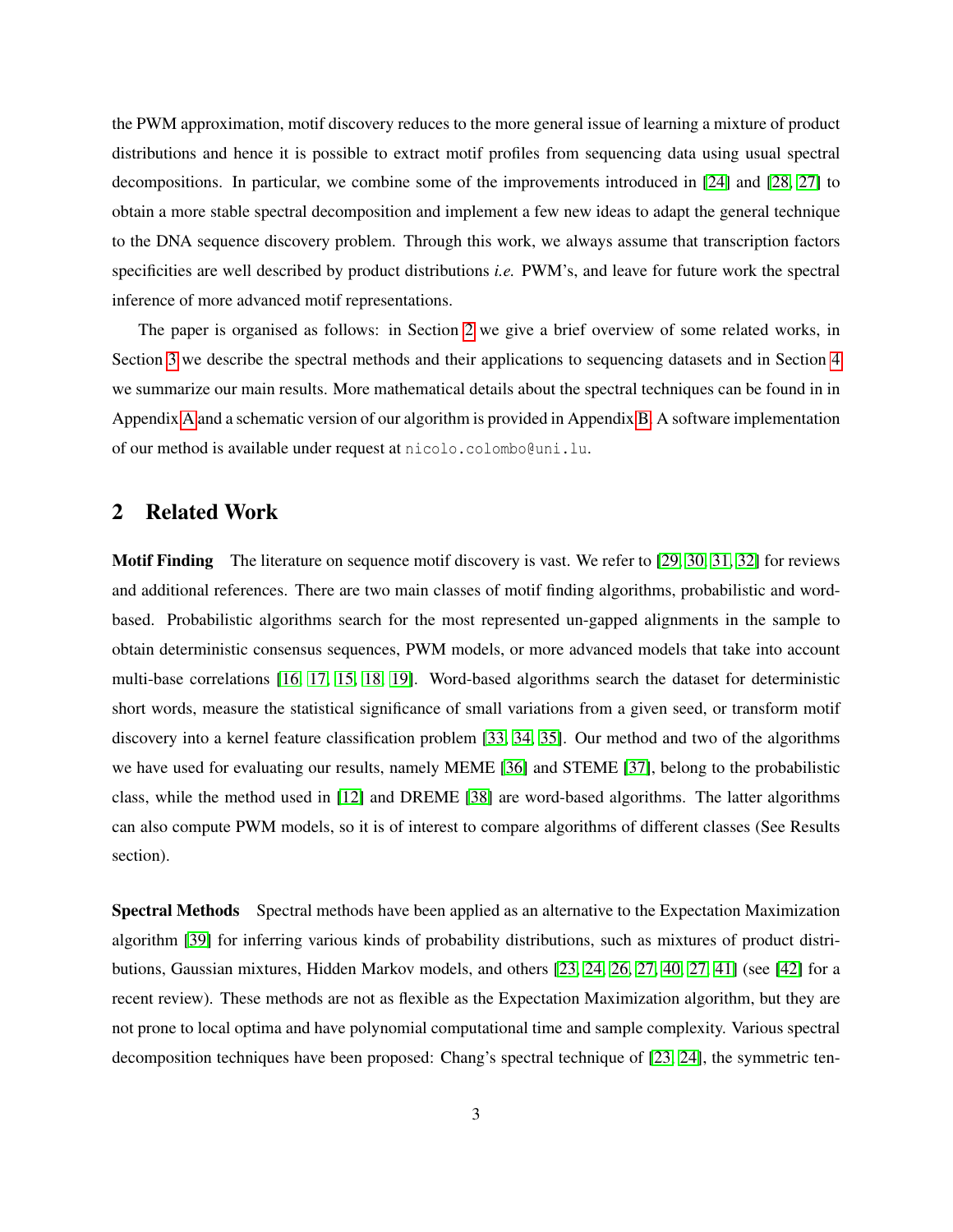sor decomposition presented in [\[27\]](#page-13-4), and an indirect learning methods for inferring the parameter of Hidden Markov Models [\[26\]](#page-13-3). The practical implementation of the spectral idea is a nontrivial task because the stability of spectral decomposition strongly depends on the spacing between the eigenvalues of the empirical matrices. In [\[24,](#page-13-1) [27\]](#page-13-4) certain eigenvalue separation guarantees for Chang's spectral technique are obtained via the contraction of the higher (order three) moments to Gaussian random vectors. In the tensor approach presented in [\[27\]](#page-13-4), the non-negativity of the eigenvectors is ensured by using a deflating power method that generalizes usual deflation techniques for matrix diagonalization to the case of symmetric tensors of order three. A third possibility involves replacing the random vector of Chang's spectral technique with an 'anchor observation' that, for each hidden state, 'tends to appear in the state much more often than in the other states' [\[43\]](#page-14-8) and guarantees the presence of at least one well separated eigenvalue [\[44,](#page-14-9) [43\]](#page-14-8). Finally, as briefly mentioned in [\[27,](#page-13-4) [45\]](#page-14-10), the stability of Chang's technique can be significantly improved through the simultaneous diagonalization of several random matrices. Here, we present a new approach based on the simultaneous Schur triangularization of a set of nearly commuting matrices [\[28\]](#page-13-5).

Spectral Method and Sequence Analysis To the best of our knowledge, spectral methods have not been applied so far to the problem of DNA sequence motif discovery that we address here. Nevertheless, spectral techniques have been applied to other types of sequence analysis problems, such as poly(A) motif prediction [\[46\]](#page-14-11), chromatin annotation [\[43\]](#page-14-8), and sequence prediction [\[47\]](#page-15-1). The techniques used in these works are all based, with minor modifications, on the spectral algorithm of Hsu et al. [\[26\]](#page-13-3) for learning Hidden Markov Models, in which a dataset of time-series of observed values  $\{x_1, x_2, \dots\}$  is used to recover a single observation matrix  $(O_x)$  whose columns are the conditional probabilities associated with the hidden states. Our approach marks a significant departure from these methods by allowing the recovery of distinct observation matrices  $(O_x, O_y, \dots)$  and hence the extraction of motif PWM's. Finally, we note that a general technique for learning mixture of product distributions in the presence of a background has been recently presented [\[48\]](#page-15-2); it would be interesting to study how this technique could be applied to the problem of sequence motif discovery.

### <span id="page-3-0"></span>3 Methods

DNA-protein interactions can be approximated by PWM models under the assumption that the total binding energy is the sum of single protein-nucleobase interactions. In this case, Transcription Factors binding affinities are represented by  $d \times \ell$  frequency matrices, where *d* is the dimensionality of the sequences alphabet and  $\ell$  the length of the binding site. Looking at these frequency matrices as components of a mixture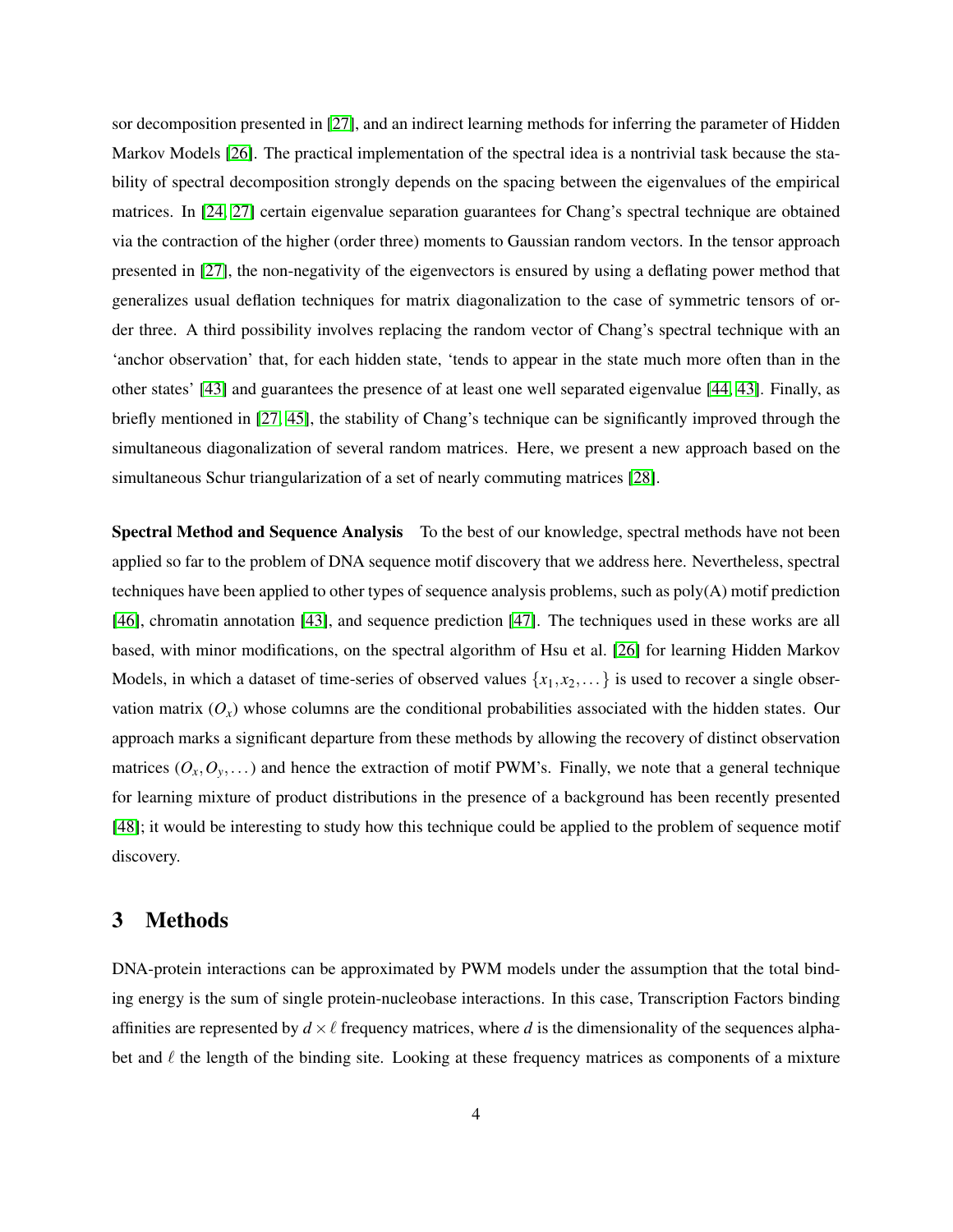of product distributions, we recover all their entries via the spectral decomposition of "observable" matrices computed from data.

To obtain the empirical distributions we use a length- $\ell$  sliding window that runs over all sequences in the dataset with one-character steps. We take into account the possible presence of secondary motifs by considering mixtures with high number of components. This choice is also motivated by the fact that the one-character steps of the sliding window can produce strong signals for many shifted versions of the same sub-sequences. In practice, if  $p$  is the number of components in the mixture we set  $p > 15$  and select the *p*<sub>top</sub> ∼ 3 most informative components at the end, according to their relative entropy respect to a background distribution. Moreover, since spectral techniques do not apply when the number of mixture components is higher than the dimension of the sequence alphabet, we augment the size of the sequences space by grouping contiguous variables and work with an alphabet of higher dimensionality. Concretely, letting *d* be the dimensionality of the sequence alphabet  $\mathscr A$  and *n* the number of variables in a group, the corresponding grouped variables have dimensionality  $d^n$  and take values in the alphabet  $\mathscr{A}^{\otimes n}$ . For example, if  $x_1, \ldots, x_\ell$ are the single character variables of a length- $\ell$  sliding window  $W = [x_1, \ldots, x_\ell]$ , we consider three grouped variables  $x = [x_1, \ldots, x_n], y = [x_{n+1}, \ldots, x_{2n}], z = [x_{2n+1}, \ldots, x_\ell]$  such that  $W = [x, y, z].$ 

Assuming for simplicity a mixture of product distributions with  $p = d^n$  hidden components defined over a  $d^n$ -dimensional space, pairwise and triple probability tensors read

<span id="page-4-0"></span>
$$
[P(x,y)]_{ij} = \sum_{r=1}^{p} h_r X_{ir} Y_{jr}, \qquad [P(x,y,z)]_{ijk} = \sum_{r=1}^{p} h_r X_{ir} Y_{jr} Z_{kr} \qquad i = 1, ..., d^n
$$
 (1)

where  $[P(x)]_i$  is the probability of observing  $x = i$ , the mixing weights  $h_r$  satisfy  $0 < h_r < 1$  and  $\sum_r h_r = 1$ and *X*, *Y*, *Z* are  $d^n \times p$  matrices that contain the conditional probability distributions, for variables *x*, *y*, *z* respectively. For any  $d^n$ -dimensional vector  $\theta$  one has

<span id="page-4-1"></span>
$$
[P_{\theta}(x, y, z)]_{ij} = \sum_{k} [P(x, y, z)]_{ijk} \ \theta_k = [X \text{diag}(h) \text{diag}(\theta^T Z) Y^T]_{ij}
$$
(2)

where  $diag(h)$  and  $diag(\theta^T Z)$  are  $p \times p$  diagonal matrices whose entries are the components of  $h = [h_1, \ldots h_p]$ and  $\theta^T Z$  respectively. If the conditional probability matrices *X*, *Y* have both rank *p* and  $h_r > 0$  for all  $r = 1, \ldots, p$ , from [\(1\)](#page-4-0) and [\(2\)](#page-4-1) one obtains the matrix

<span id="page-4-2"></span>
$$
S(\theta) = P_{\theta}(x, y, z) (P(x, y))^{-1} = X \text{diag}(\theta^T Z) X^{-1}
$$
\n(3)

that is called 'observable' because its empirical estimation, say  $\hat{S}(\theta)$ , can be directly obtained from the sequences sample, using the joint empirical probabilities  $\hat{P}(x, y)$  and  $\hat{P}(x, y, z)$ . When the dimensionality of the sequence alphabet *d* and the number of grouped variables *n* is big, the manipulation of the  $d^n \times d^n$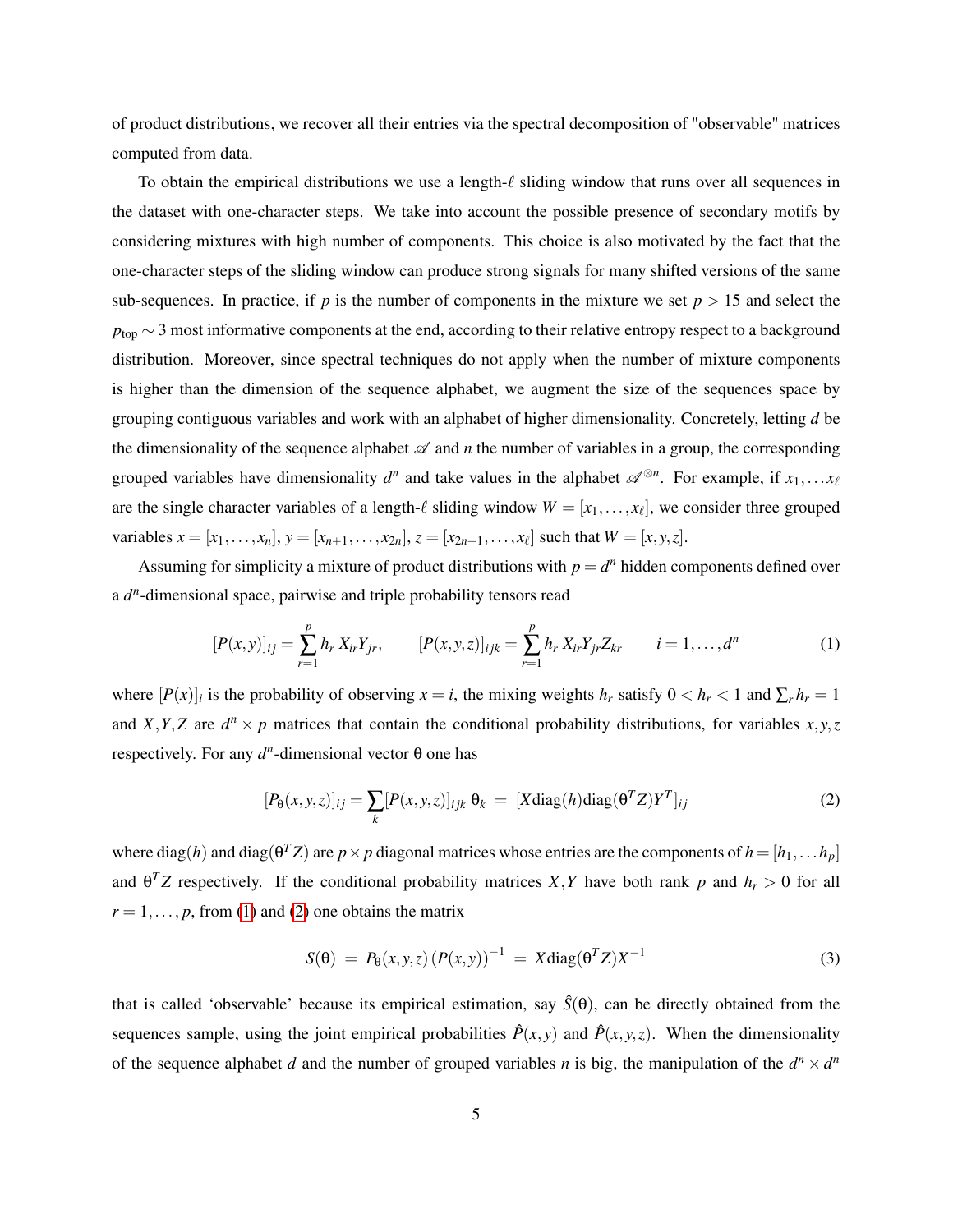empirical matrices can be computationally expensive. Moreover, it can be useful in general to learn a mixture with a smaller the number of mixture components  $p < d^n$ . This is obtained by reducing  $\hat{S}(\theta)$  down to a  $p \times p$ matrix through a rank-*p* approximation of the empirical distributions. More precisely, all empirical moments become  $p \times p$  matrices after multiplication (from the left and from the right) with the transpose of suitable  $d^n \times p$  rectangular matrices, formed with the first *p* (left and right) singular vectors of the empirical pairwise probabilities  $\hat{P}(x, y)$  and  $\hat{P}(x, z)$ . See [A](#page-15-0)ppendix A for a formal definition of  $\hat{P}(x, y)$  and  $\hat{P}(x, y, z)$  and more details on their rank-*p* reduction.

In the case of misspecified models, *i.e.* when the sample is not drawn exactly from a mixture of product distributions with exactly *p* mixture components,  $\hat{S}(\theta)$  can be identified only approximately with the right hand side of [\(3\)](#page-4-2). Even in this case, it can be shown that the recovery of *X* and *Z* is theoretically possible, with certain success guarantees [\[24,](#page-13-1) [26,](#page-13-3) [25\]](#page-13-2). However, when the empirical moments are not exact, the stability of the spectral method depends strongly on the (real) separation between the eigenvalues of  $\hat{S}(\theta)$ . A theorem, *Lemma 4 (Eigenvalues separation)* in [\[24\]](#page-13-1), proves that a sufficient separation is obtained with high probability if θ is chosen to be a random vector whose entries are independent Gaussians with mean 0 and variance 1. To increase further the stability of our algorithm, we define a set of distinct random vectors  $\{\theta_1, \theta_2, ...\}$  and simultaneously diagonalise the set of (nearly commuting) empirical matrices  $\hat{S}(\theta_i)$ . As suggested in [\[28\]](#page-13-5), if  $\hat{S}(\theta_i)$  for  $i = 1, 2...$  is a set of nearly commuting matrices and  $Q, \sigma$  are respectively the orthogonal and upper triangular matrices in the Schur decomposition of their linear combination  $\hat{S} = \sum_i \hat{S}(\theta_i) = Q\sigma Q^T$ , the approximate eigenvalues of each  $\hat{S}(\theta_i)$  can be read from the diagonal of  $\tilde{T}_i = Q^T \hat{S}(\theta_i)Q$ . Since the matrices  $\hat{S}(\theta_i)$  do not commute exactly, the triangularisation obtained via  $Q$  is approximate and  $\tilde{T}_i$  can contain small entries below the diagonal. It can be shown (see Appendix for details) that the size of such entries is proportional to  $\varepsilon = \max_{i,j} \|\hat{S}(\theta_i)\hat{S}(\theta_j)-\hat{S}(\theta_j)\hat{S}(\theta_i)\|_F$ , where  $\|A\|_F = \sqrt{\text{Tr}[A^TA]}$ , provided that the eigenvalues of  $\hat{S}$  are well separated. The error in the eigenvalues estimation can then be bounded via usual eigenvalues perturbation theorems, where the norm of the perturbation matrix is proportional to ε.

Thus, we choose a set of  $d^n$ -dimensional random vectors  $\{\theta_1,\ldots,\theta_p\}$  and form a  $p \times p$  matrix  $\Lambda$  whose rows contain the approximate eigenvalues of the corresponding matrices  $\hat{S}(\theta_i)$ . The matrices Z is then computed from  $Z = \Theta^{-1}\Lambda$ , where  $\Theta$  is a  $p \times d^n$  matrix formed with the  $d^n$ -dimensional random vectors  $\{\theta_1,\ldots,\theta_p\}$ . Finally we recover *X* and *Y* using the obtained *Z* to approximately diagonalise sets of analogous "observable" matrices, say  $\hat{S}_x(\theta_i)$  and  $\hat{S}_y(\theta_i)$ , obtained from different combinations of the empirical moments, see Appendix [A](#page-15-0) for more details.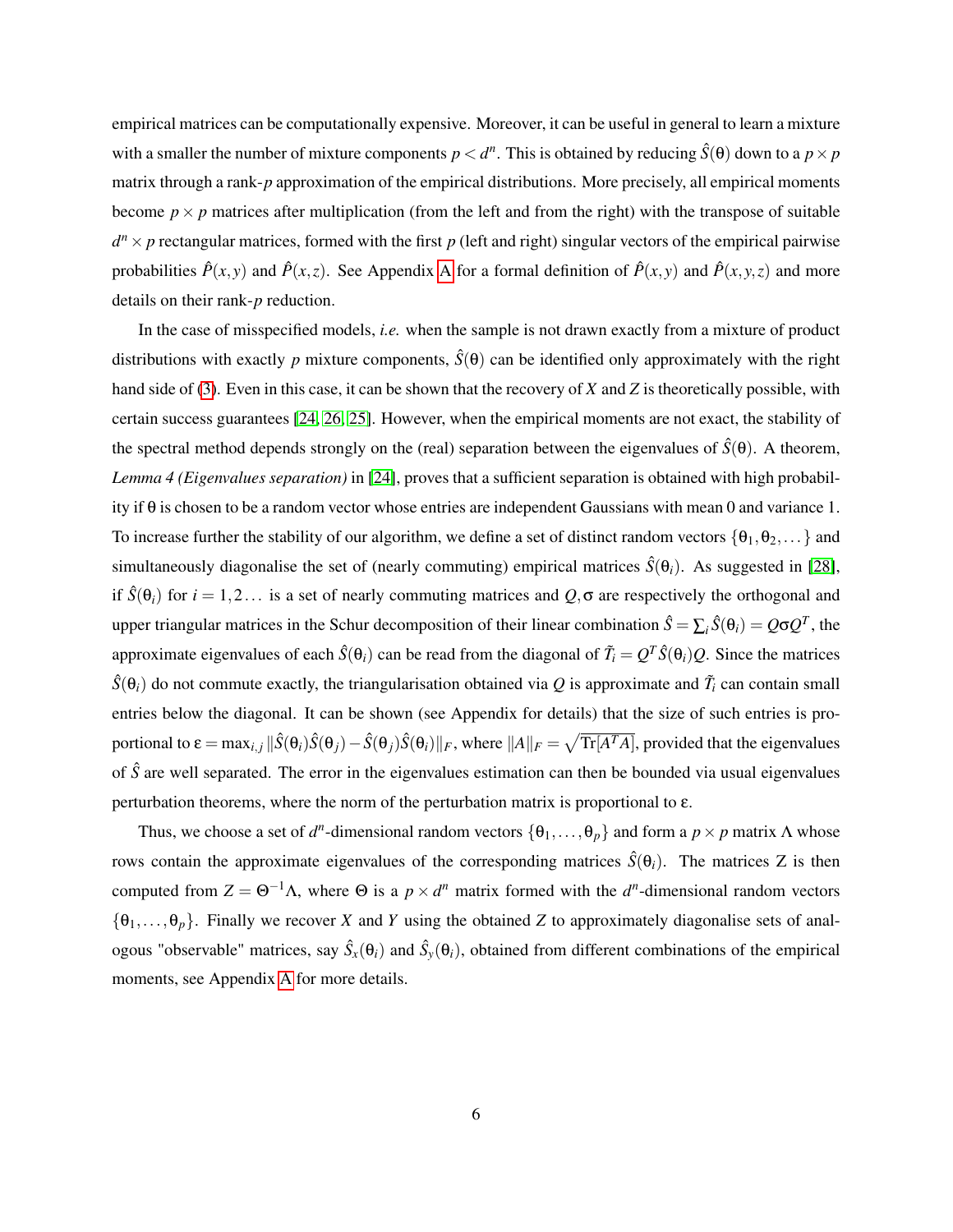<span id="page-6-2"></span>

Figure 1: HMBOX1, HNF4A, ZSCAN4 and ZIC1 models published in [\[12\]](#page-12-0) and models computed using our method on the same datasets.

Together, the matrices *X*,*Y*,*Z* combine to build a set of higher dimensional PWM's defined by

$$
H_r \in [0,1]^{d^n \times 3} \qquad s.t. \qquad \begin{cases} [H_r]_{i1} = X_{ir}, & [H_r]_{i2} = Y_{ir}, & [H_r]_{i3} = Z_{ir} \\ \sum_i [H_r]_{ik} = 1 & \forall k = 1,2,3 \end{cases} \tag{4}
$$

for  $r = 1, \ldots, p$  and  $i = 1, \ldots, d^n$ . To select the nontrivial mixture components  $H_r^{\text{top}}$  we compute, for each  $H_r$ , the relative entropy  $I(r) = \sum_{j,k} \left[\frac{H_r}{B}\right]_{ij} \log\left[\frac{H_r}{B}\right]_{ik}$ , where *B* is a background distribution obtained form a control dataset. In particular, the control dataset consists of sequences that come from a different transcription factor experiment and the background distribution is obtained from its empirical joint probability distributions (see Appendix [A](#page-15-0) for more details). We choose the models of smallest relative entropy to create sub-sequences alignments and extract the final *d*-dimensional models  $h_r^{\text{top}}$ . For each  $r = 1, \ldots, p_{\text{top}}$ , we define a scoring function using the log-likelihood of  $H_r^{top}$  and include in the alignment all length- $\ell$  sub-sequences whose score is above a certain threshold. The thresholds are chosen within a finite set of possible values<sup>[1](#page-6-1)</sup>, in order to maximise the small-sample corrected information content of the low-dimensional model  $h_r^{\text{top}}$ .

### <span id="page-6-0"></span>4 Results

We present a new motif finding algorithm that is faster than other sequence discovery tools and designed for processing noisy high-throughput dataset containing more than hundred thousand sequences. Based on a new and more stable implementation of spectral methods [\[23,](#page-13-0) [24,](#page-13-1) [26,](#page-13-3) [25\]](#page-13-2), our algorithm is robust under model misspecification and and is not prone to local optima. Moreover, our algorithm does not require any deterministic consensus sequence to initialize the search, and models are computed directly from the empirical joint frequency matrices. In addition, the method is completely general and, upon minor

<span id="page-6-1"></span><sup>&</sup>lt;sup>1</sup>We have used this heuristic approach since, in the case of probabilistic models, the problem of choosing an optimal matching threshold given a set of sequences has been proven to be NP-hard [\[49\]](#page-15-3).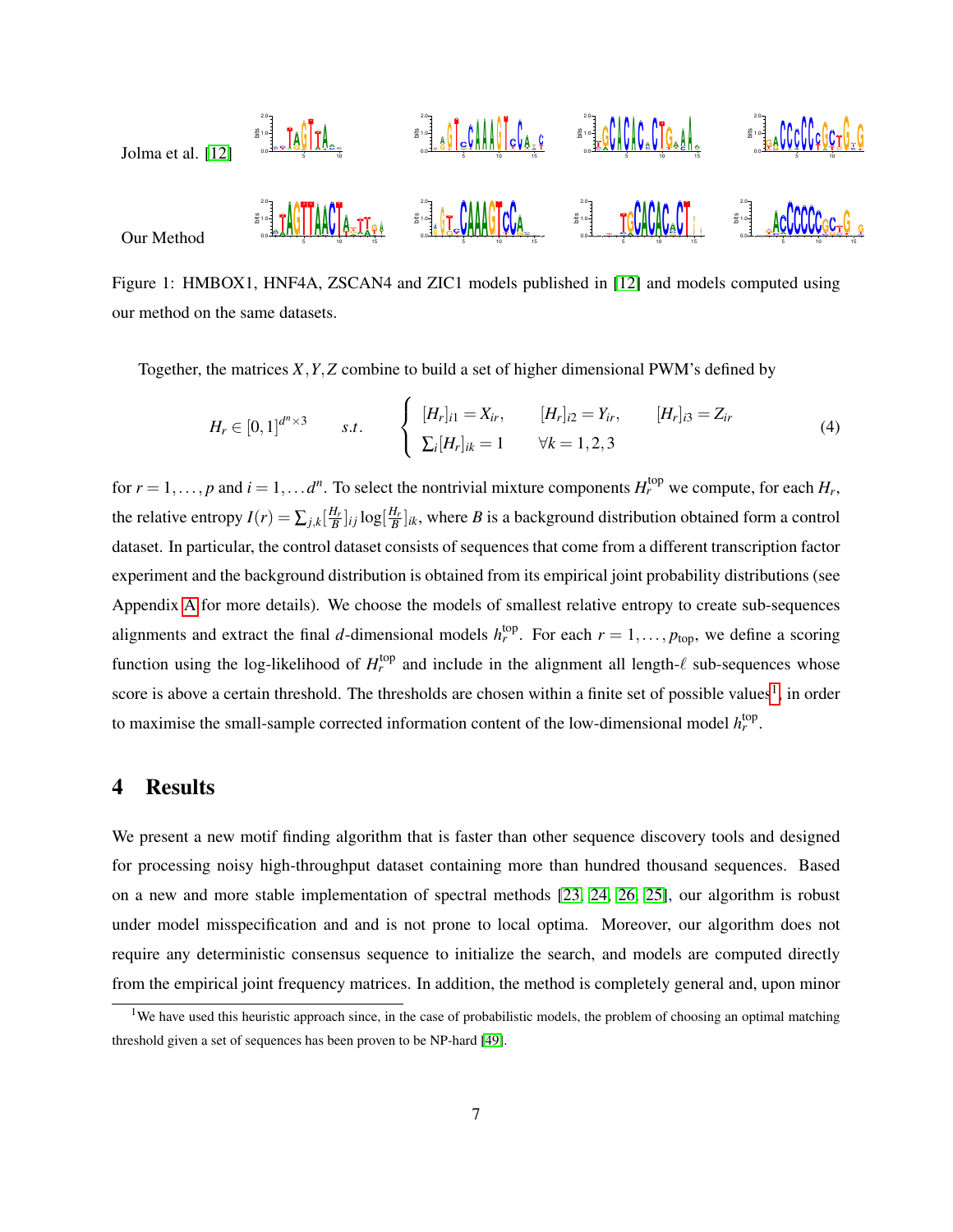modifications, can be used for sequence discovery over any sequences alphabet and variable number and length of searched motifs, or adapted to analyse datasets with binding affinity scores [\[8,](#page-11-6) [7\]](#page-11-5).

For testing our algorithm we have focused on the transcription factors binding affinity database associated to the recent work: *"DNA-Binding Specificities of Human Transcription Facotors"* by Jolma et al. [\[12\]](#page-12-0) and available at the ENA database, under accession number ERP001824. All datasets consist of  $\sim 10^5$ enriched genome fragments of length ∼ 20 bp. For each transcription factor, we have download the dataset corresponding to the SELEX cycle used in [\[12\]](#page-12-0) to compute the final model and run our algorithm on it. Since the amount of ligands with specific affinity is expected to increase in each cycle and saturate the pool after 4-5 cycle, PWM's are typically extracted from the third or fourth cycles.

We have used the frequency matrices published in the supplementary material of [\[12\]](#page-12-0) to evaluate the quality of the models computed on the same data using our method. In Figure [1](#page-6-2) we compare few logos obtained with our algorithm on the following datasets: HMBOX1 (cycle 4, 29156 sequences ), HNF4A (cycle 4, 80491 sequences), ZSCAN4 (cycle 3, 68378 sequences) and ZIC1 (cycle 3, 267963 sequences). All logos have been computed using the application weblogo 3.3 with no options [\[50\]](#page-15-4), bash command

<span id="page-7-0"></span>>weblogo -c classic <PWM.txt> PWM.eps (5)

where the file PWM.txt contains the  $4\times \ell$  frequency matrix, with  $\ell$  being the length of the motif. The sum of the entries in each column equals the number of instances used for computing the frequency matrix. We have chosen this format because the PWM's computed by our algorithm and the PWM's published in [\[12\]](#page-12-0) are already in this form.

We have then selected three other datasets, ELF3 (cycle 3, 78124 sequences), HNF1A (cycle 3, 142354 sequences) and MAFK (cycle 3, 144041 sequences), and run on each of them few other online available algorithms (MEME [\[36\]](#page-14-1), DREME [\[38\]](#page-14-3), STEME [\[37\]](#page-14-2)). All algorithms ran with default settings but in many cases we had to reduce the input sequences file up to some maximum supported size, since none of them could handle files of the size of the original datasets. In figure [2](#page-8-0) we compare the PWM's of [\[12\]](#page-12-0) with the models obtained by our method (on the whole dataset) and by the other algorithms (on a random selection of the maximum supported size). It should be noted that logos computed on reduced samples are in surprisingly good agreement with the models of [\[12\]](#page-12-0), computed on the whole dataset. Since all algorithms we have tried produce more than one motif for each dataset, we have selected for the comparison the most statistically relevant, according to the information provided by the various tools on the output page. Moreover, the PWM's obtained from the online output page of STEME, MEME and DREME are Position Specific Probability Matrix (PSPM), whose columns sum to one. For computing the logos using [\(5\)](#page-7-0), we have transformed the PSPM to frequency matrices by multiplying each entry by the number of sites that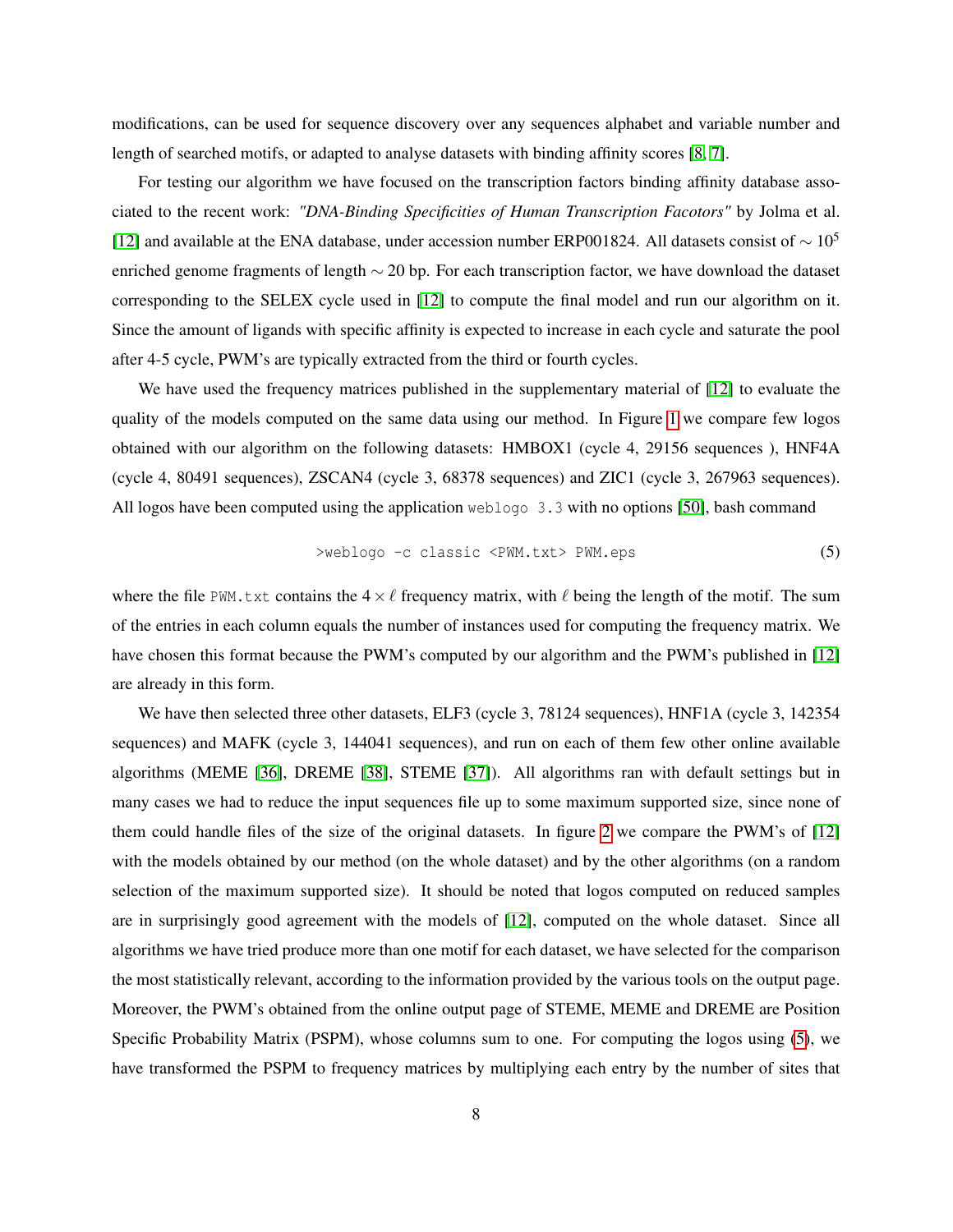<span id="page-8-0"></span>

Figure 2: PWM computed by different algorithms on the ELF3, HNF1A and MAFK dataset from [\[12\]](#page-12-0). All logos were obtained using weblogo 3.3 [\[50\]](#page-15-4).

were included in the final alignment, as it appears on the first line of the output PSPM-format file. Except for DREME, that produces relatively short motifs ( $\ell \leq 8$ ), the size of the motifs produced by all algorithms is similar and the typical range is  $10 \le \ell \le 14$ .

To compare the quality of the ELF3, HNF1 and MAFK logos we have computed the Area Under the ROC Curve (AUC) of each model on a series ground-truth test samples. For each transcription factor, the test samples consisted of 1000, 2000, 3000 4000, and 5000 positive instances, randomly selected from the transcription factor dataset, and an equal number of negative instances from a control dataset (we have used sequences from the ZIC1 dataset). Since motifs produced by different algorithms have different lengths, we have reduced their size down to the size of the shortest one by selecting the same 6-8 positions in the logo. We have defined the score function to be the maximum of the PWM's log-likelihood over all possible positions in the sequence and in its reverse complement. For each model, we have computed the AUC values associated to this score function on the five different test samples. In Figure [3](#page-9-0) we report the average of the obtained AUC values and the corresponding standard variations. A possible problem of our AUC-test is the uncertainty about the ground-truth test sample, built on the (probably false) assumption that all sequences in a dataset come from effectively bounded DNA fragments.

Finally, we have compared the running times of the various algorithms on datasets of different sizes.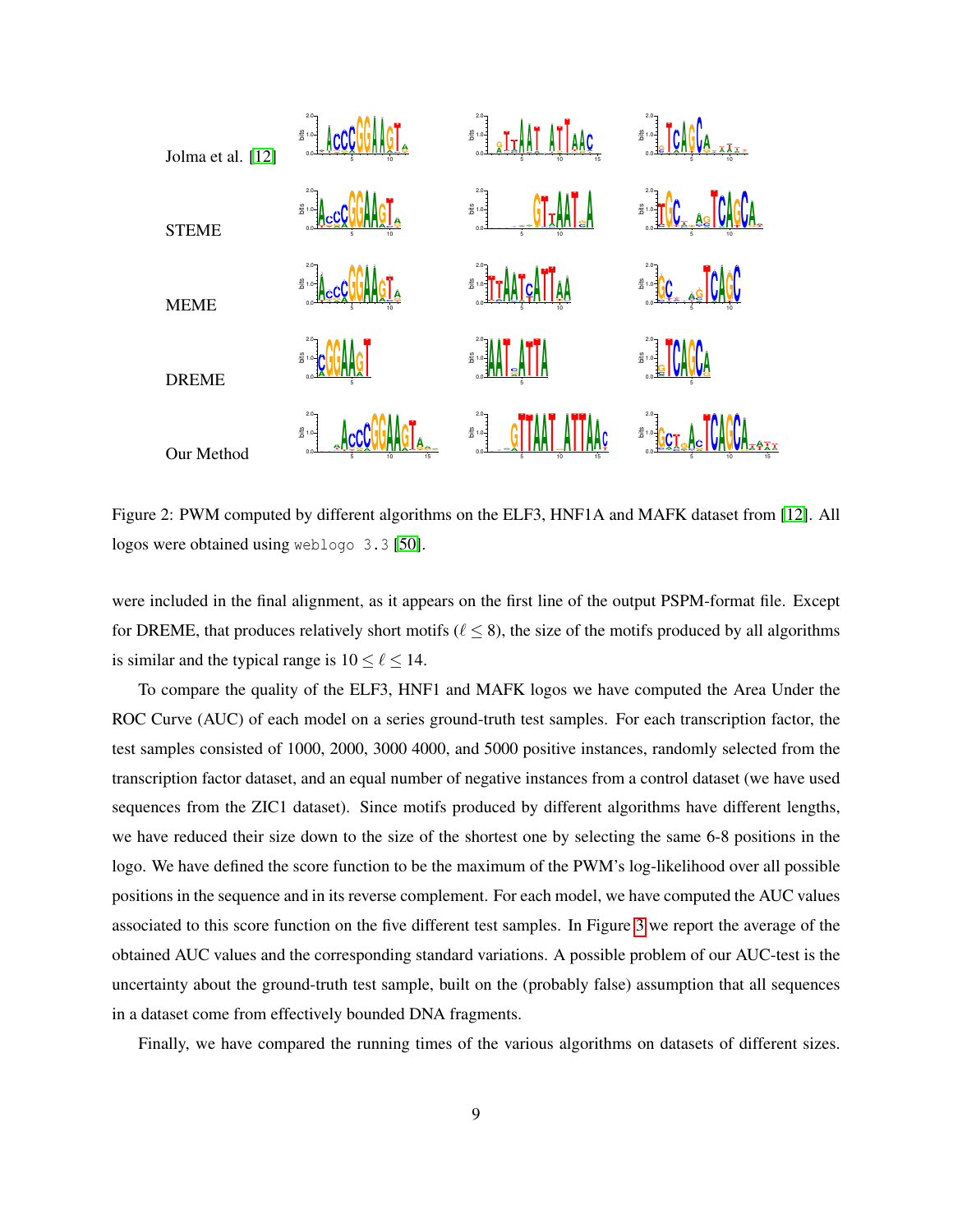<span id="page-9-0"></span>

|             | <b>DREME</b>            | Jolma et al. $[12]$                                                             | <b>MEME</b>                                     | <b>STEME</b>            | Our Method              |
|-------------|-------------------------|---------------------------------------------------------------------------------|-------------------------------------------------|-------------------------|-------------------------|
| ELF3        | $0.6171 \ (\pm 0.0102)$ | $0.6331 \ (\pm 0.0116)$                                                         | $0.6353 \ (\pm 0.0125)$ $0.6367 \ (\pm 0.0136)$ |                         | $0.6373 \ (\pm 0.0141)$ |
| HNF1A       |                         | $0.9818 \pm 0.0016$ $0.9819 \pm 0.0017$ $0.9832 \pm 0.0009$ $0.9788 \pm 0.0014$ |                                                 |                         | $0.9794(\pm 0.0019)$    |
| <b>MAFK</b> | $0.6007 \ (\pm 0.0057)$ | $0.5880 \ (\pm 0.0054)$                                                         | $0.6027 \ (\pm 0.0032)$                         | $0.5842 \ (\pm 0.0036)$ | $0.6069(\pm 0.0061)$    |

Figure 3: Average AUC values for the logos shown in Figure [2.](#page-8-0) The average and standard variations are computed over five distinct tests, performed on different test samples containing the same amount of positives and negatives instances (respectively 2000, 4000, 6000, 8000 and 10000 sequences).

In Figure [4](#page-10-1) (left) we show the execution times of DREME, MEME, STEME and our algorithm on sample containing respectively 3000, 6000, 12500, 25000 and 50000 randomly selected sequences of the HNF1A dataset. For all transcription factors and all dataset sizes our method has been the fastest and DREME the second fastest algorithm. The running time differences between our method and the others dramatically increase as the size of the dataset grows, see Figure [4.](#page-10-1) We remark the unusual behaviour of STEME whose running times increase very rapidly for small dataset sizes and reach a plateau at a sample size of 12500. MEME has only two values in the plot of Figure [4](#page-10-1) because the algorithm can only support input files containing up to 60000 characters, *i.e.* 3000 sequences of length 20 bp. We also report a more careful comparison between the running times of DREME and our algorithm on datasets coming from three different experiments (ELF3, HNF1A and MAFK). For five given sample sizes, respectively 6000, 12500, 25000, 37500 and 50000 sequences, we have plotted the average time over the three different datasets and the corresponding standard deviation as errorbars, see [4](#page-10-1) (right). Unfortunately, we could not find any information about the running times of the algorithm used in [\[12\]](#page-12-0).

## 5 Conclusions

Under the (reasonable) approximation that TF-DNA binding affinities are position-independent, the problem of finding the over-represented motifs in a set of genome sequences is equivalent to learning a mixture of product distributions. The inference of mixtures of product distributions is a well known problem in computer science, and powerful techniques have been developed to solve the problem using spectral decomposition techniques. We have applied this idea to the problem of transcription factor binding motif discovery and developed an efficient fast motif discovery algorithm that computes globally optimal solutions and can support input datasets in the order of hundreds of thousand sequences. We have tested our method on HT-Selex experimental data and our algorithm produces PWM's that match the profiles obtained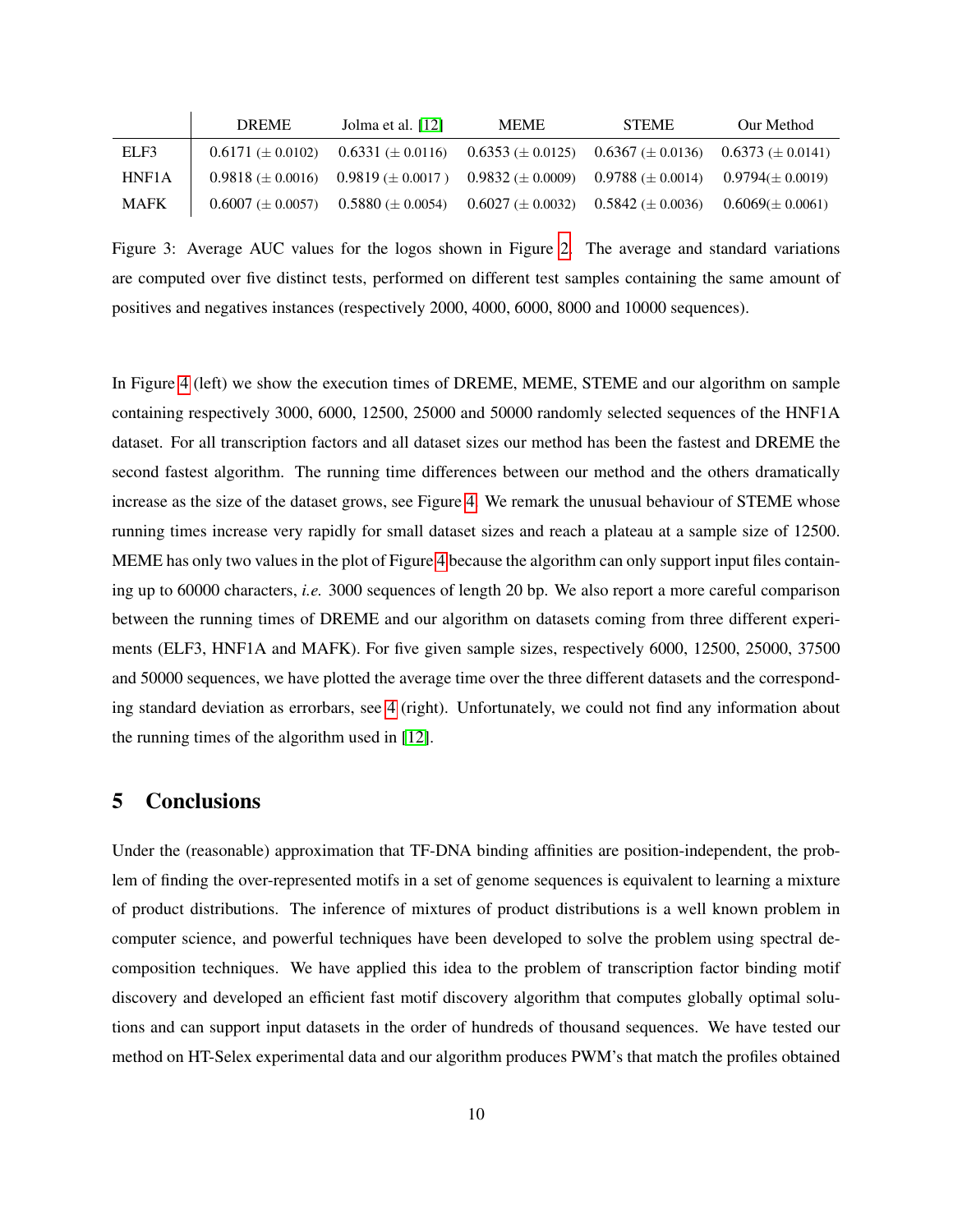<span id="page-10-1"></span>

Figure 4: Left: Running times for various algorithms plotted against the dataset size (all algorithms ran on the HNF1A dataset of [\[12\]](#page-12-0)); Right: Running times for our algorithm and DREME are plotted against the size of the datasets. Each point and corresponding errorbar represent respectively the average time and the standard deviation over three different runs, on the ELF3, HNF1A and MAFK datasets of [\[12\]](#page-12-0) respectively.

by the state-of-the-art motif finding algorithms, but orders of magnitude faster. Future developments include the extension of our method to transcription factors binding models that that go beyond the PWM approximation, and corresponding theoretical analysis.

#### Acknowledgments

We would like to thank Anke Wienecke-Baldacchino, Merja Heinaniemi, Matthieu Sainlez, Luis Salamanca and especially Cédric Laczny for useful discussions, comments and questions. This work was supported by FNR-Luxembourg CORE grant 12/BM/3971381 HIBIO.

## References

<span id="page-10-0"></span>[1] M. F. Berger, A. A. Philippakis, A. M. Qureshi, F. S. He, P. W. Estep, and M. L. Bulyk, "Compact, universal DNA microarrays to comprehensively determine transcription-factor binding site specificities," *Nature Biotechnology*, vol. 24, pp. 1429–1435, Nov. 2006.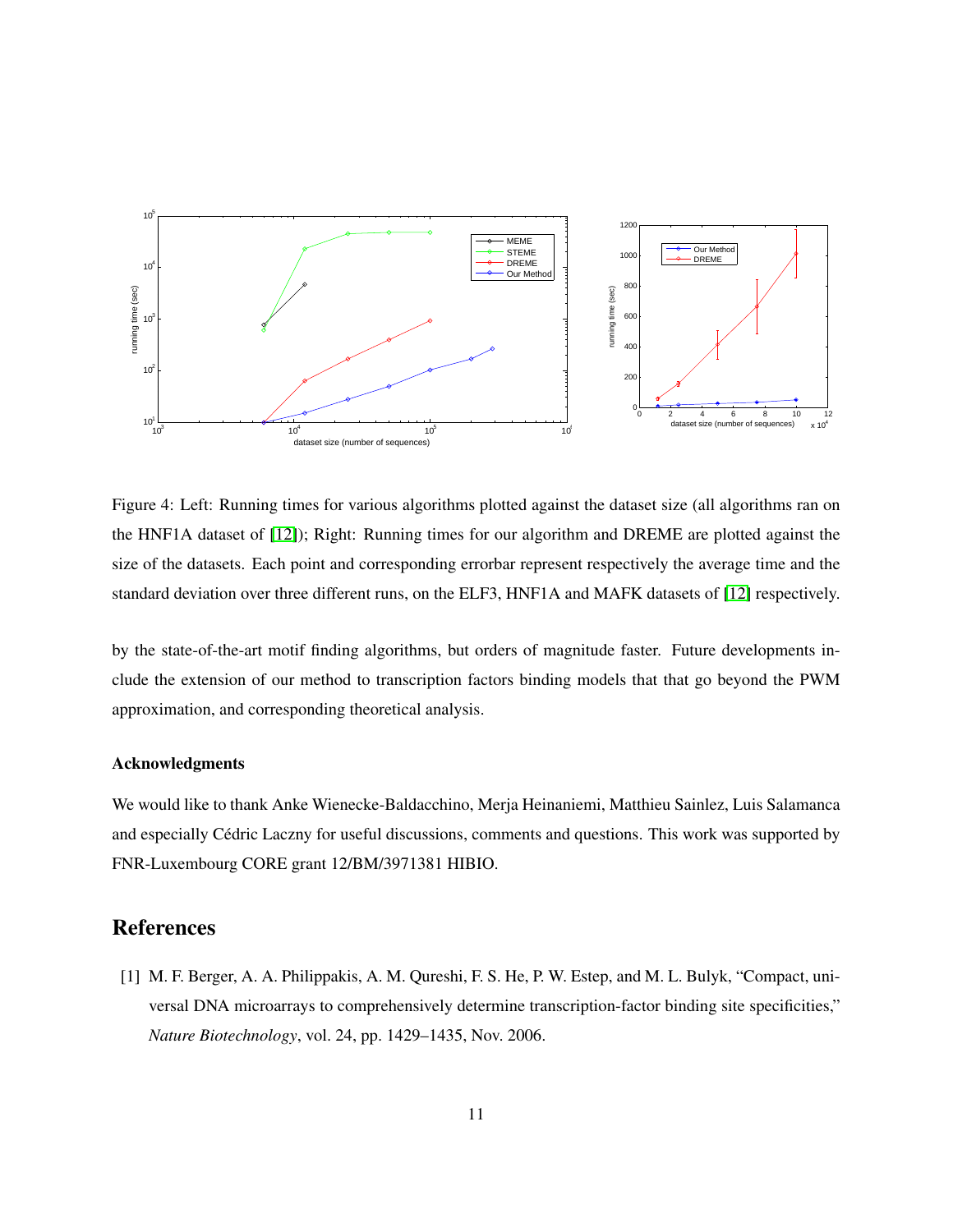- <span id="page-11-0"></span>[2] G.-H. Wei, G. Badis, M. F. Berger, T. Kivioja, K. Palin, M. Enge, M. Bonke, A. Jolma, M. Varjosalo, A. R. Gehrke, J. Yan, S. Talukder, M. Turunen, M. Taipale, H. G. Stunnenberg, E. Ukkonen, T. R. Hughes, M. L. Bulyk, and J. Taipale, "Genome-wide analysis of ETS-family DNA-binding in vitro and in vivo," *The EMBO Journal*, vol. 29, pp. 2147–2160, July 2010.
- <span id="page-11-1"></span>[3] Z. Zhang, C. W. Chang, W. Hugo, E. Cheung, and W.-K. Sung, "Simultaneously learning DNA motif along with its position and sequence rank preferences through expectation maximization algorithm," *Journal of Computational Biology*, vol. 20, pp. 237–248, Mar. 2013.
- <span id="page-11-2"></span>[4] Y. Zhao, S. Ruan, M. Pandey, and G. D. Stormo, "Improved models for transcription factor binding site identification using nonindependent interactions," *Genetics*, vol. 191, pp. 781–790, July 2012.
- <span id="page-11-3"></span>[5] M. Annala, K. Laurila, H. Lahdesmaki, and M. Nykter, "A linear model for transcription factor binding affinity prediction in protein binding microarrays," *PLoS ONE*, vol. 6, p. e20059, May 2011.
- <span id="page-11-4"></span>[6] Q. Cheng, M. Kazemian, H. Pham, C. Blatti, S. E. Celniker, S. A. Wolfe, M. H. Brodsky, and S. Sinha, "Computational identification of diverse mechanisms underlying transcription factor-DNA occupancy," *PLoS Genetics*, vol. 9, p. e1003571, Aug. 2013.
- <span id="page-11-5"></span>[7] D. S. Johnson, A. Mortazavi, R. M. Myers, and B. Wold, "Genome-wide mapping of in vivo protein-DNA interactions," *Science*, vol. 316, pp. 1497–1502, June 2007.
- <span id="page-11-6"></span>[8] M. F. Berger and M. L. Bulyk, "Universal protein-binding microarrays for the comprehensive characterization of the DNA-binding specificities of transcription factors," *Nature Protocols*, vol. 4, pp. 393– 411, Mar. 2009.
- <span id="page-11-7"></span>[9] C. Tuerk and L. Gold, "Systematic evolution of ligands by exponential enrichment: RNA ligands to bacteriophage t4 DNA polymerase," *Science*, vol. 249, pp. 505–510, Aug. 1990.
- <span id="page-11-8"></span>[10] K. W. Kinzler and B. Vogelstein, "The GLI gene encodes a nuclear protein which binds specific sequences in the human genome.," *Molecular and cellular biology*, vol. 10, no. 2, pp. 634–642, 1990.
- <span id="page-11-9"></span>[11] A. Jolma, T. Kivioja, J. Toivonen, L. Cheng, G. Wei, M. Enge, M. Taipale, J. M. Vaquerizas, J. Yan, M. J. Sillanpaa, M. Bonke, K. Palin, S. Talukder, T. R. Hughes, N. M. Luscombe, E. Ukkonen, and J. Taipale, "Multiplexed massively parallel SELEX for characterization of human transcription factor binding specificities," *Genome Research*, vol. 20, pp. 861–873, June 2010.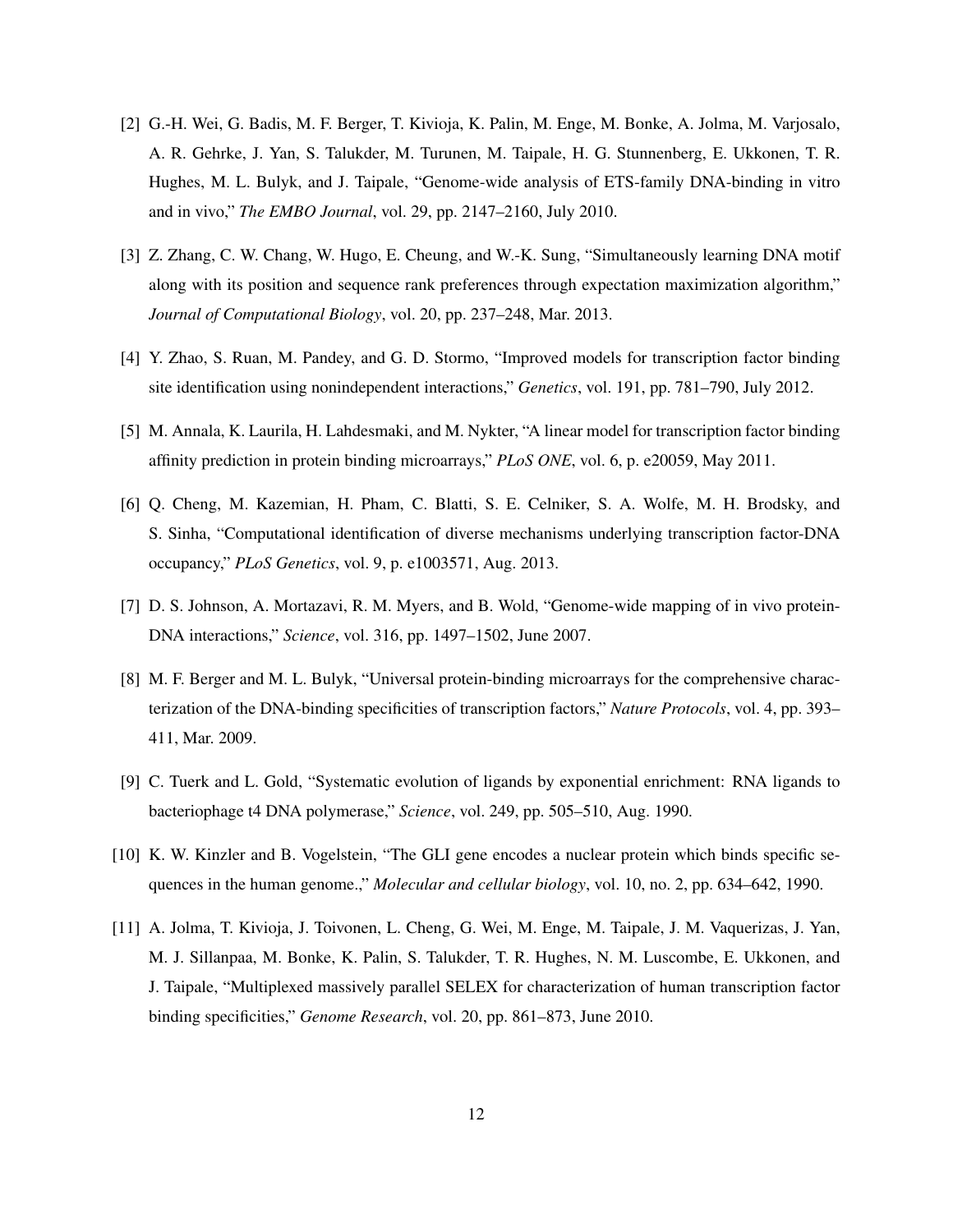- <span id="page-12-0"></span>[12] A. Jolma, J. Yan, T. Whitington, J. Toivonen, K. R. Nitta, P. Rastas, E. Morgunova, M. Enge, M. Taipale, G. Wei, K. Palin, J. M. Vaquerizas, R. Vincentelli, N. M. Luscombe, T. R. Hughes, P. Lemaire, E. Ukkonen, T. Kivioja, and J. Taipale, "DNA-binding specificities of human transcription factors," *Cell*, vol. 152, pp. 327–339, Jan. 2013.
- <span id="page-12-1"></span>[13] Y. Orenstein and R. Shamir, "A comparative analysis of transcription factor binding models learned from PBM, HT-SELEX and ChIP data," *Nucleic Acids Research*, vol. 42, pp. e63–e63, Apr. 2014.
- <span id="page-12-2"></span>[14] Y. Zhao, D. Granas, and G. D. Stormo, "Inferring binding energies from selected binding sites," *PLoS Computational Biology*, vol. 5, p. e1000590, Dec. 2009.
- <span id="page-12-3"></span>[15] G. Badis, M. F. Berger, A. A. Philippakis, S. Talukder, A. R. Gehrke, S. A. Jaeger, E. T. Chan, G. Metzler, A. Vedenko, X. Chen, H. Kuznetsov, C.-F. Wang, D. Coburn, D. E. Newburger, Q. Morris, T. R. Hughes, and M. L. Bulyk, "Diversity and complexity in DNA recognition by transcription factors," *Science*, vol. 324, pp. 1720–1723, June 2009.
- <span id="page-12-4"></span>[16] M. L. Bulyk, "Nucleotides of transcription factor binding sites exert interdependent effects on the binding affinities of transcription factors," *Nucleic Acids Research*, vol. 30, pp. 1255–1261, Mar. 2002.
- <span id="page-12-5"></span>[17] X. Chen, T. R. Hughes, and Q. Morris, "RankMotif++: a motif-search algorithm that accounts for relative ranks of k-mers in binding transcription factors," *Bioinformatics*, vol. 23, pp. i72–i79, July 2007.
- <span id="page-12-6"></span>[18] M. Santolini, T. Mora, and V. Hakim, "Beyond position weight matrices: nucleotide correlations in transcription factor binding sites and their description," *ArXiv e-prints*, Feb. 2013.
- <span id="page-12-7"></span>[19] A. Mathelier and W. W. Wasserman, "The next generation of transcription factor binding site prediction," *PLoS Computational Biology*, vol. 9, p. e1003214, Sept. 2013.
- <span id="page-12-8"></span>[20] Y. Zhao and G. D. Stormo, "Quantitative analysis demonstrates most transcription factors require only simple models of specificity," *Nature Biotechnology*, vol. 29, pp. 480–483, June 2011.
- <span id="page-12-9"></span>[21] D. M. Titterington, *Statistical analysis of finite mixture distributions*. Wiley series in probability and mathematical statistics, Chichester ; New York: Wiley, 1985.
- <span id="page-12-10"></span>[22] B. G. Lindsay, "Mixture models: theory, geometry and applications," in *NSF-CBMS regional conference series in probability and statistics*, pp. 1–163, JSTOR, 1995.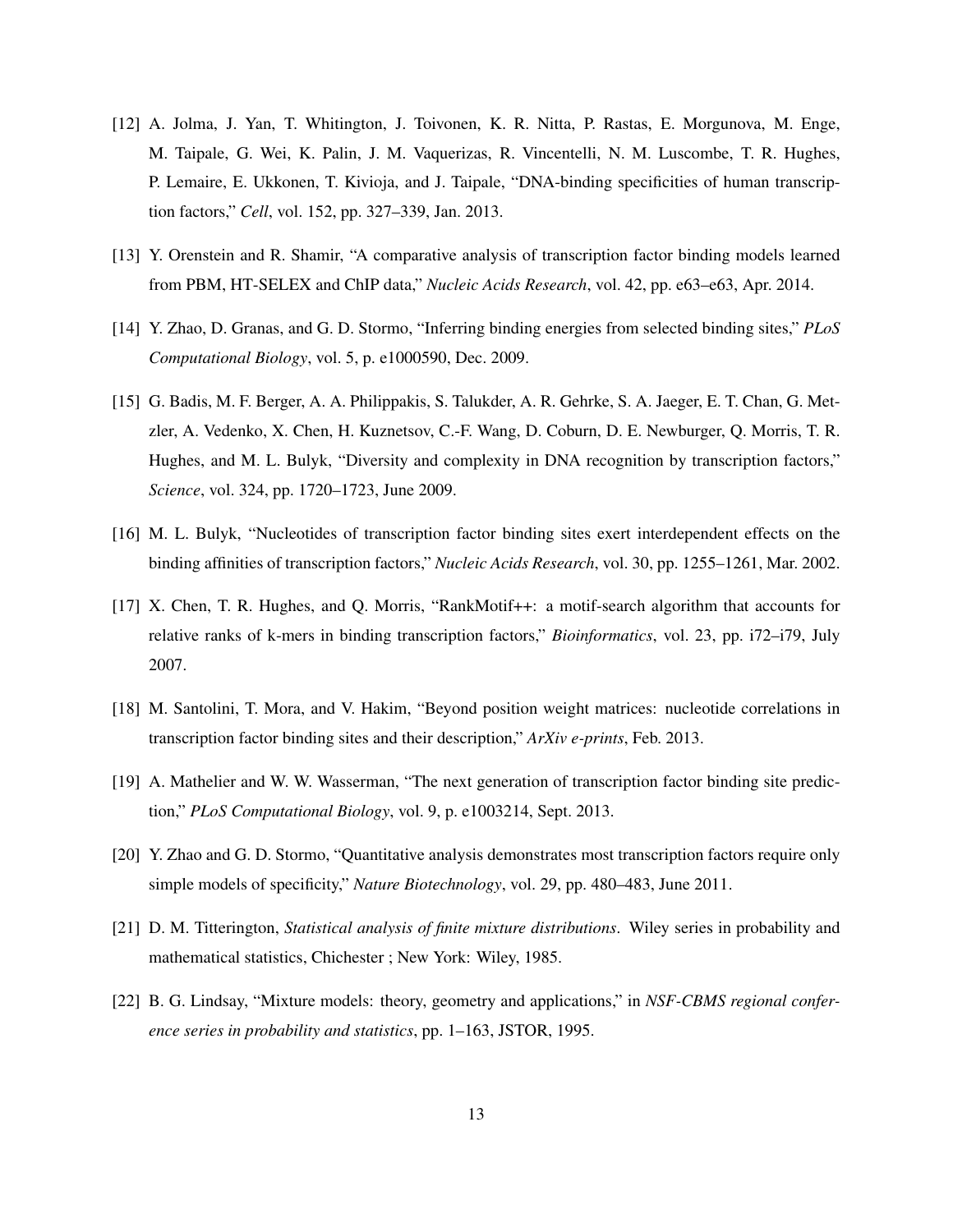- <span id="page-13-0"></span>[23] J. T. Chang, "Full reconstruction of markov models on evolutionary trees: identifiability and consistency," *Math Biosci*, vol. 137, pp. 51–73, Oct. 1996.
- <span id="page-13-1"></span>[24] E. Mossel and S. Roch, "Learning nonsingular phylogenies and hidden markov models," *The Annals of Applied Probability*, vol. 16, pp. 583–614, May 2006.
- <span id="page-13-2"></span>[25] A. Anandkumar, D. Hsu, and S. M. Kakade, "A method of moments for mixture models and hidden markov models," *CoRR*, vol. abs/1203.0683, 2012.
- <span id="page-13-3"></span>[26] D. Hsu, S. M. Kakade, and T. Zhang, "A spectral algorithm for learning hidden markov models," *Journal of Computer and System Sciences*, vol. 78, no. 5, pp. 1460 — 1480, 2012.
- <span id="page-13-4"></span>[27] A. Anandkumar, R. Ge, D. Hsu, S. M. Kakade, and M. Telgarsky, "Tensor decompositions for learning latent variable models," *CoRR*, vol. abs/1210.7559, 2012.
- <span id="page-13-5"></span>[28] R. M. Corless, P. M. Gianni, and B. M. Trager, "A reordered schur factorization method for zerodimensional polynomial systems with multiple roots," pp. 133–140, ACM Press, 1997.
- <span id="page-13-6"></span>[29] M. Tompa, N. Li, T. L. Bailey, G. M. Church, B. De Moor, E. Eskin, A. V. Favorov, M. C. Frith, Y. Fu, W. J. Kent, V. J. Makeev, A. A. Mironov, W. S. Noble, G. Pavesi, G. Pesole, M. Regnier, N. Simonis, S. Sinha, G. Thijs, J. van Helden, M. Vandenbogaert, Z. Weng, C. Workman, C. Ye, and Z. Zhu, "Assessing computational tools for the discovery of transcription factor binding sites," *Nature Biotechnology*, vol. 23, pp. 137–144, Jan. 2005.
- <span id="page-13-7"></span>[30] M. K. Das and H.-K. Dai, "A survey of DNA motif finding algorithms," *BMC Bioinformatics*, vol. 8, no. Suppl 7, p. S21, 2007.
- <span id="page-13-8"></span>[31] G. Sandve, O. Abul, V. Walseng, and F. Drablos, "Improved benchmarks for computational motif discovery," *BMC Bioinformatics*, vol. 8, no. 1, p. 193, 2007.
- <span id="page-13-9"></span>[32] D. Simcha, N. D. Price, and D. Geman, "The limits of de novo DNA motif discovery," *PLoS ONE*, vol. 7, p. e47836, Nov. 2012.
- <span id="page-13-10"></span>[33] C. Leslie, E. Eskin, and W. S. Noble, "The spectrum kernel: a string kernel for SVM protein classification," *Pac Symp Biocomput*, pp. 564–575, 2002.
- <span id="page-13-11"></span>[34] J.-P. Vert, R. Thurman, and W. S. Noble, "Kernels for gene regulatory regions," in *Advances in Neural Information Processing Systems*, pp. 1401–1408, 2005.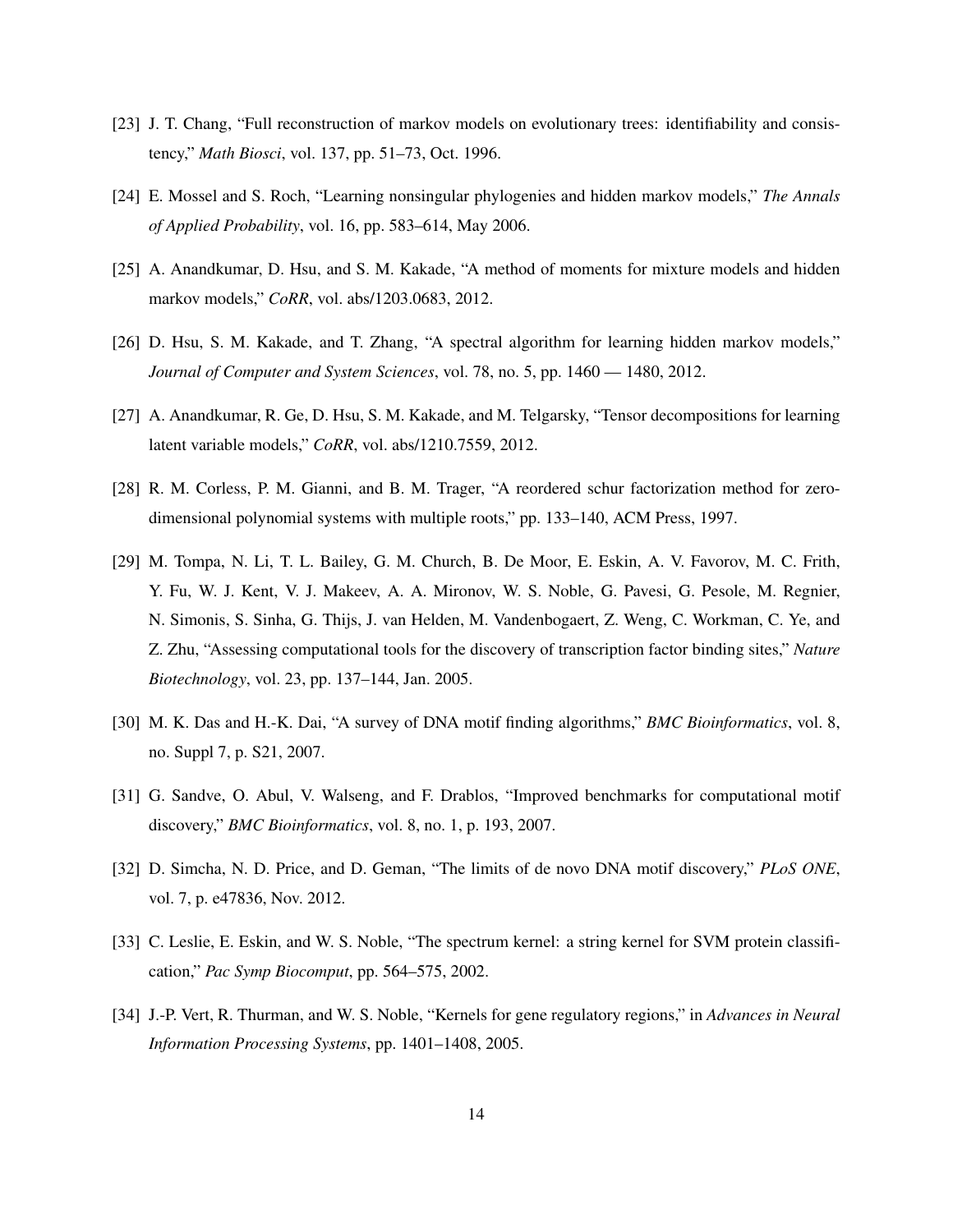- <span id="page-14-0"></span>[35] D. Lee, R. Karchin, and M. A. Beer, "Discriminative prediction of mammalian enhancers from DNA sequence," *Genome Research*, vol. 21, pp. 2167–2180, Dec. 2011.
- <span id="page-14-1"></span>[36] T. Bailey and C. Elkan, "Fitting a mixture model by expectation maximization to discover motifs in biopolymers.," in *International Conference on Intelligent Systems for Molecular Biology; ISMB. International Conference on Intelligent Systems for Molecular Biology*, vol. 2, pp. 28–36, 1994.
- <span id="page-14-2"></span>[37] J. E. Reid and L. Wernisch, "STEME: efficient EM to find motifs in large data sets," *Nucleic Acids Research*, vol. 39, pp. e126–e126, Oct. 2011.
- <span id="page-14-3"></span>[38] T. L. Bailey, "DREME: motif discovery in transcription factor ChIP-seq data," *Bioinformatics*, vol. 27, pp. 1653–1659, June 2011.
- <span id="page-14-4"></span>[39] A. P. Dempster, N. M. Laird, and D. B. Rubin, "Maximum likelihood from incomplete data via the EM algorithm," *Journal of the Royal Statistical Society. Series B (Methodological)*, pp. 1 — 38, 1977.
- <span id="page-14-5"></span>[40] A. Anandkumar, D. Hsu, F. Huang, and S. M. Kakade, "Learning high-dimensional mixtures of graphical models," *arXiv preprint arXiv:1203.0697*, 2012.
- <span id="page-14-6"></span>[41] B. Boots, S. M. Siddiqi, and G. J. Gordon, "Closing the learning-planning loop with predictive state representations," *The International Journal of Robotics Research*, vol. 30, no. 7, pp. 954 — 966, 2011.
- <span id="page-14-7"></span>[42] B. Balle, W. Hamilton, and J. Pineau, "Methods of moments for learning stochastic languages: Unified presentation and empirical comparison," in *Proceedings of the 31st International Conference on Machine Learning (ICML-14)* (T. Jebara and E. P. Xing, eds.), pp. 1386–1394, JMLR Workshop and Conference Proceedings, 2014.
- <span id="page-14-8"></span>[43] J. Song and K. C. Chen, "Spectacle: Faster and more accurate chromatin state annotation using spectral learning," *bioRxiv*, 2014.
- <span id="page-14-9"></span>[44] S. Arora, R. Ge, and A. Moitra, "Learning topic models-going beyond svd," in *Foundations of Computer Science (FOCS), 2012 IEEE 53rd Annual Symposium on*, pp. 1—10, IEEE, 2012.
- <span id="page-14-10"></span>[45] D. Hsu and S. M. Kakade, "Learning gaussian mixture models: Moment methods and spectral decompositions," *CoRR*, vol. abs/1206.5766, 2012.
- <span id="page-14-11"></span>[46] B. Xie, B. R. Jankovic, V. B. Bajic, L. Song, and X. Gao, "Poly (a) motif prediction using spectral latent features from human DNA sequences," *Bioinformatics*, vol. 29, no. 13, pp. i316–i325, 2013.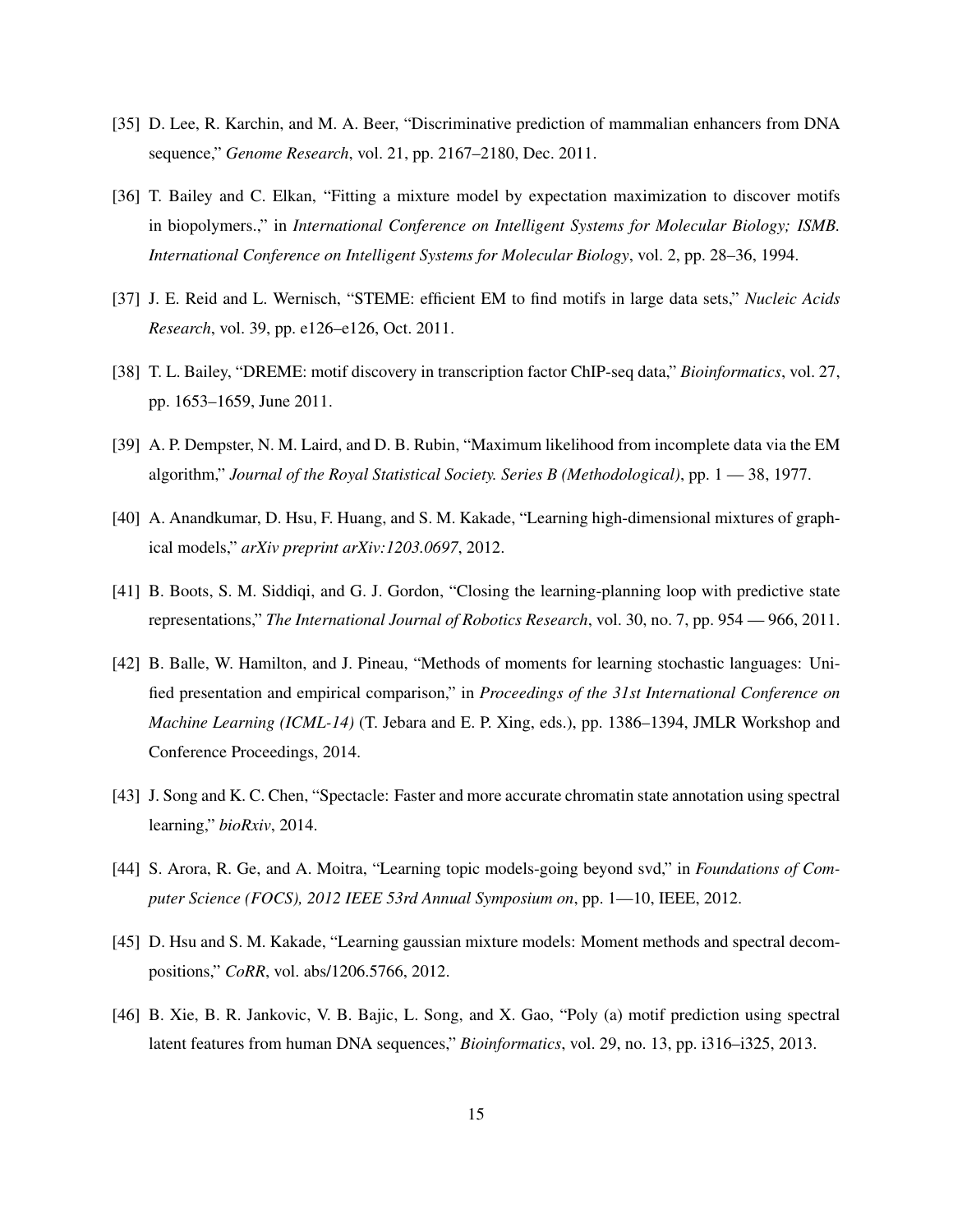- <span id="page-15-1"></span>[47] A. Quattoni, U. EDU, B. Balle, M. CA, X. Carreras, and A. Globerson, "Spectral regularization for max-margin sequence tagging," 2014.
- <span id="page-15-2"></span>[48] J. Y. Zou, D. Hsu, D. C. Parkes, and R. P. Adams, "Contrastive learning using spectral methods," in *Advances in Neural Information Processing Systems*, pp. 2238–2246, 2013.
- <span id="page-15-3"></span>[49] H. Touzet and J.-S. Varre, "Efficient and accurate p-value computation for position weight matrices," *Algorithms for Molecular Biology*, vol. 2, no. 1, p. 15, 2007.
- <span id="page-15-4"></span>[50] T. D. Schneider and R. M. Stephens, "Sequence logos: a new way to display consensus sequences," *Nucleic Acids Res.*, vol. 18, pp. 6097–6100, Oct. 1990.
- <span id="page-15-5"></span>[51] F. Bauer and C. Fike, "Norms and exclusion theorems.," *Numerische Mathematik*, vol. 2, pp. 137–141, 1960.
- <span id="page-15-6"></span>[52] B. W. Bader, T. G. Kolda, and others, *MATLAB Tensor Toolbox Version 2.5*. Jan. 2012. Published: Available online.

## <span id="page-15-0"></span>A Technical Details

Number of Mixture Components and Grouped Variables When Transcription Factor binding affinities are approximated by product distributions, motif PWM can be identified with the conditional probabilities of a mixture of product distributions and learned using spectral techniques. We associate the primary motifs in the dataset with the mixture components of the smallest relative entropy, where the relative entropy is computed with respect to a background distribution estimated from a control sample. In the case of noisy data, besides such primary motifs a number of non-specific binding sub-sequences as regions containing repeated letters or low-complexity patterns, can also be over-represented in the dataset. Moreover, if the size of the sliding window used to compute the empirical distributions does not match exactly the size of the target motif, strong signals for many shifted versions of the same sub-sequence should be expected. We take these effects into account by defining a preliminary model that includes a number of extra components, to be associated with all secondary motifs in the dataset and shifted replicates in the sliding window records. In other words, we learn a mixture with a high and arbitrary number of components, say  $p > 15$ , and select the non-trivial models at the end according to their relative entropy computed respect to the background distribution.

A limitation of spectral methods is the fact that, by construction, the size of the sequence alphabet  $d = |\mathscr{A}|$  bounds from above the number of components in the mixture, being *d* the maximum number of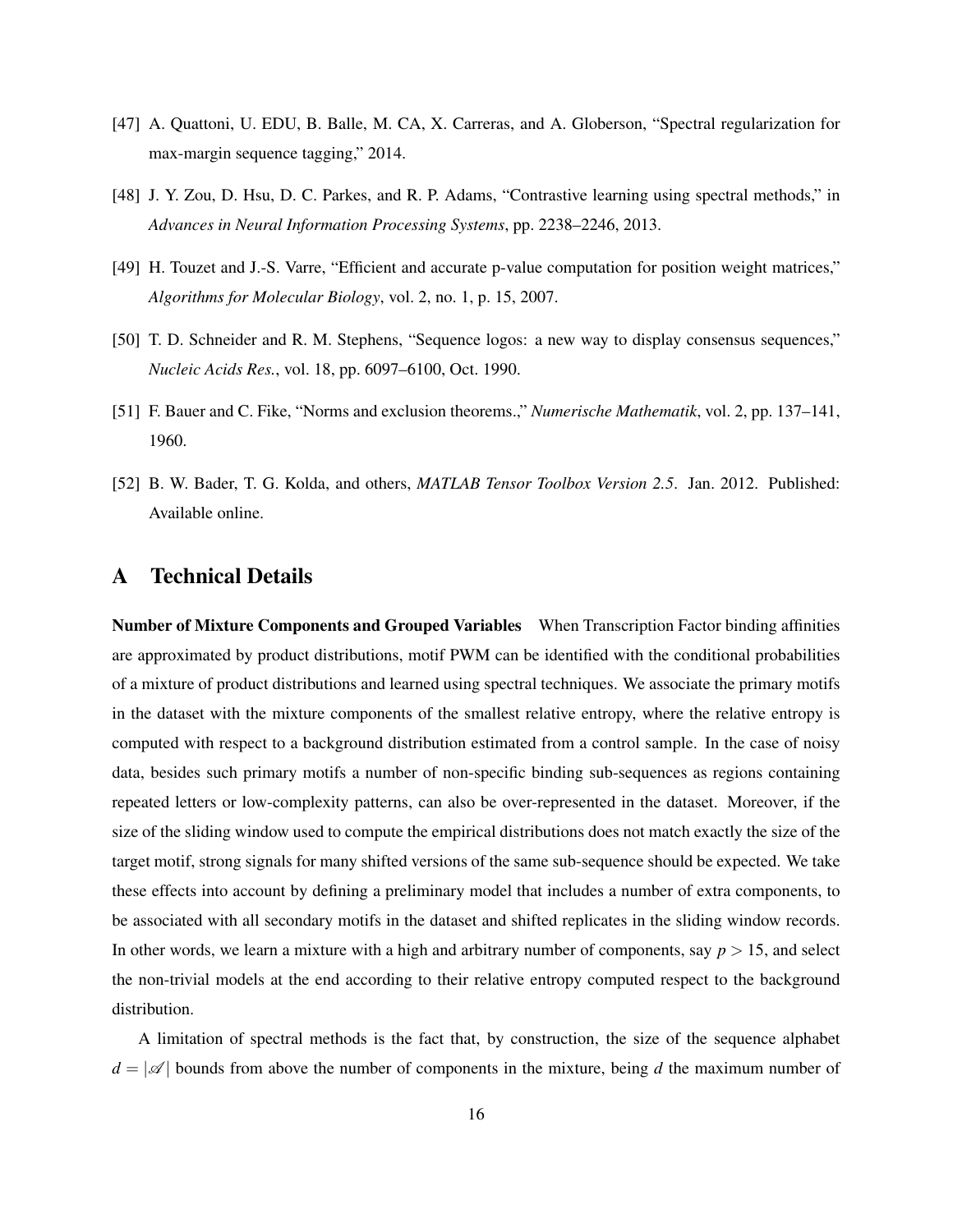distinct eigenvalues that can be obtained from the spectral decomposition of a  $d \times d$  matrix. To overcome this limitation we increase the dimensionality of the alphabet by grouping variables. We can then perform the spectral decomposition in a higher dimensional space. More explicitly, grouped variables of dimension  $d^n$  are obtained by reading *n* contiguous letters as a single character, belonging to the bigger alphabet  $\mathscr{A}^{\otimes n}$ . Given the length of the sliding window  $\ell = 3n$ , we define grouped variables of dimension  $d^n$  as follows

$$
\underbrace{x_1 \cdots x_n}_{x} \qquad \underbrace{x_{n+1} \cdots x_{2n}}_{y} \qquad \underbrace{x_{2n+1} \cdots x_{\ell}}_{z} \qquad (6)
$$

where  $x_i \in \mathcal{A}$  and  $x, y, z \in \mathcal{A}^{\otimes n}$ .

Sliding Window and Joint Empirical Probabilities In the space of grouped variables, given a dataset of sequences  $\mathscr{S}$ , the empirical joint distributions are defined by

<span id="page-16-0"></span>
$$
[\hat{P}(x,y,z)]_{i,j,k} = \frac{1}{\mathcal{N}} \sum_{s \in \mathcal{S}} \sum_{i=1}^{|s|-\ell} \delta_{s(i:i+n-1),i} \, \delta_{s(i+n:i+2n-1),j} \, \delta_{s(i+2n:i+\ell-1),k} \qquad i,j,k = 1,\ldots,d^n \qquad (7)
$$

where  $[P(x)]_i$  is the probability of observing  $x = i$ ,  $N$  is a normalization factor,  $\ell$  is the length of the sliding window,  $\delta_{ij}$  is the Kronecker delta function, and  $s(a:b)$ , with  $1 \le a \le b \le |s|$ , denotes a sub-sequence of *s*  $\in \mathcal{S}$  starting at position *a* and ending at position *b* inclusive.

We marginalise [\(7\)](#page-16-0) to obtain the pairwise probability matrices

$$
[\hat{P}(x,y)]_{ij} = \sum_{a=1}^{d^n} [\hat{P}(x,y,z)]_{ija} \mathbf{1}_a, \qquad [\hat{P}(x,z)]_{ij} = \sum_{a=1}^{d^n} [\hat{P}(x,y,z)]_{iaj} \mathbf{1}_a, \qquad i,j = 1,\ldots,d^n \tag{8}
$$

where  $\mathbf{1} = [1, \ldots, 1]$  and reduce the triple probability tensor to a matrix via the further contraction

<span id="page-16-1"></span>
$$
[\hat{P}_{\theta}(x, y, z)]_{ij} = \sum_{a} [\hat{P}(x, y, z)]_{iaj} \theta_a \tag{9}
$$

where  $\theta$  is an arbitrary vector of dimension  $d^n$ .

Tensor Spectral Decomposition Assuming a mixture of product distributions with *p* mixture components over a space of dimension  $d^n$ , pairwise probability matrices and triple probability tensors read

$$
P(x,y) = X \text{diag}(h) Y^T \qquad P(x,z) = X \text{diag}(h) Z^T \qquad [P(x,y,z)]_{ijk} = \sum_{r=1}^p h_r[X]_{ir}[Y]_{jr}[Z]_{kr} \qquad (10)
$$

where  $h = [h_1, \ldots, h_p]$  is a vector of mixing weights such that  $w \cdot \mathbf{1} = 1$  and  $h_r > 0$ , for all  $r = 1, \ldots, p$ , and *X*, *Y*, *Z* are  $d^n \times p$  matrices whose columns sum to one. As in [\(9\)](#page-16-1), we reduce the tensor  $P(x, y, z)$  to a matrix by contracting its second index to an arbitrary *d*-dimensional vector θ and obtain

$$
P_{\theta}(x, y, z) = X \text{diag}(h) \text{diag}(\theta^T Y) Z^T \tag{11}
$$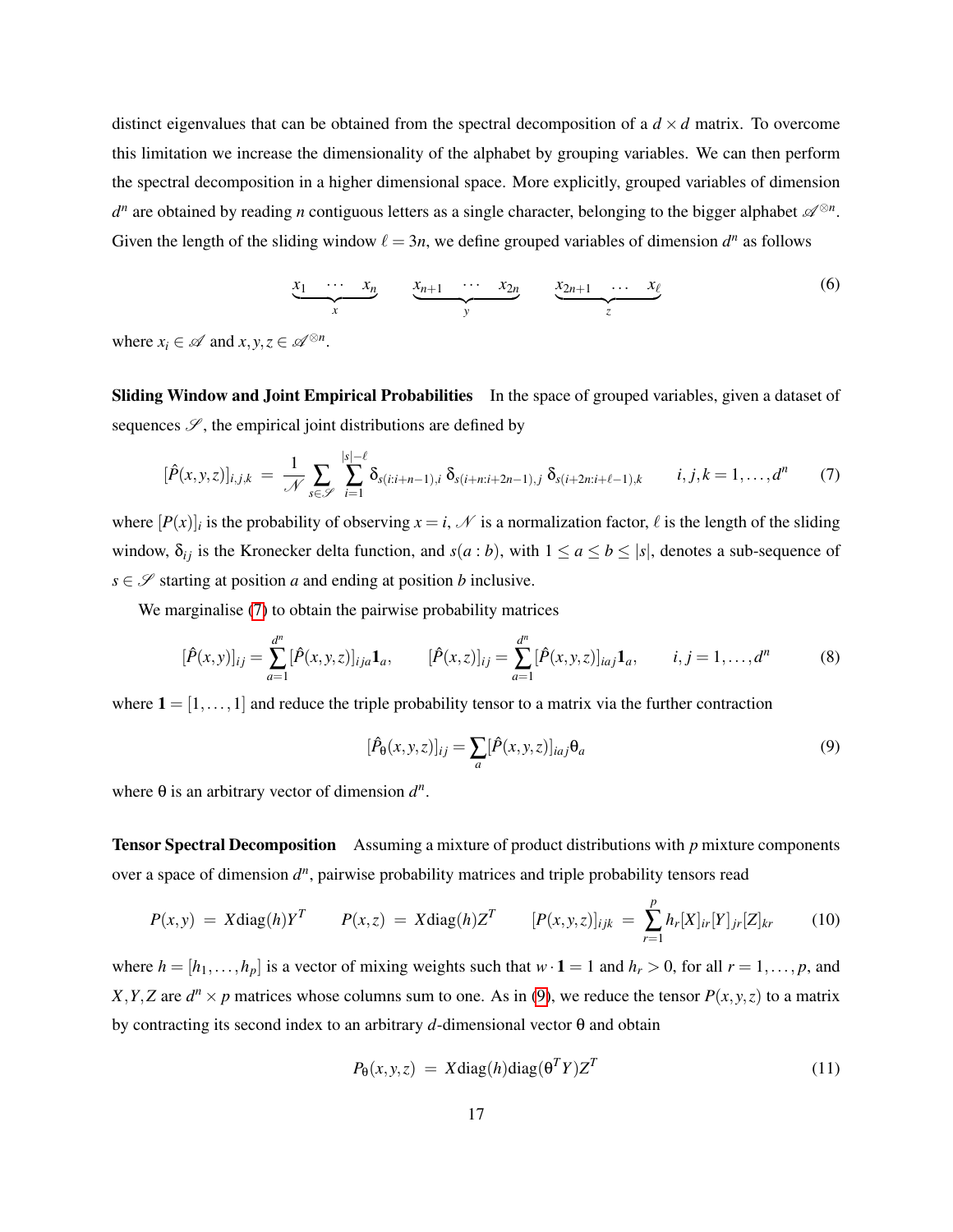where diag(*h*) and diag(θ *<sup>T</sup>Y*) are diagonal matrices whose *p* entries are the components of the vectors *h* and  $\theta^T Y$  respectively. When  $d^n > p$  it is convenient to reduce the size of the joint probability matrices by means of a low-rank approximation as follows. One assumes the matrices *X*, *Y* to have rank *p* and  $h_r > 0$  for all  $r = 1, \ldots, p$  and defines

<span id="page-17-0"></span>
$$
S_{y}(\zeta) = V_{x}^{T} P_{\zeta}(x, y, z) V_{z} \left( V_{x}^{T} P(x, z) V_{z} \right)^{-1} = V_{x}^{T} X \text{diag}(\zeta^{T} U_{y}^{T} Y) (V_{x}^{T} X)^{-1}
$$
(12)

where

$$
[P_{\zeta}(x, y, z)]_{ij} = \sum_{a} [P(x, y, z)]_{iaj} [\zeta^T U_y^T]_a
$$
 (13)

 $\zeta$  is any *p*-dimensional vector and  $U_x, U_y, V_x, V_z$  are the  $d^n \times p$  orthogonal matrices defined by

$$
\hat{P}(x,y)|_{rank-p} = U_x \Sigma_{xy} U_y^T, \qquad \hat{P}(x,z)|_{rank-p} = V_x \Sigma_{xz} V_z^T
$$
\n(14)

with  $\Sigma_{xy}$ ,  $\Sigma_{xz}$  being the diagonal matrices containing the *p* singular values of  $\hat{P}(x, y)$ ,  $\hat{P}(x, z)$ . The matrix *S*<sup>*y*</sup>(ζ) is called "observable" because it can be estimated directly from the sample using the empirical matrices  $\hat{P}(x, y, z)$  and  $\hat{P}(x, z)$ . Focusing on the eigenvalues of  $S_y(\theta)$ , relation [\(12\)](#page-17-0) implies that it is possible, under the model assumption  $rank(X) = p = rank(Y)$  and  $h_r > 0$  for all  $r = 1, \ldots, p$ , to recover the conditional probabilities *Y* of a mixture of *p* hidden components over a space of dimension  $d^n$ , via the SVD decomposition of two  $d^n \times d^n$  matrices and the spectral decomposition of few  $p \times p$  matrices (actually one needs exactly *p* matrices to obtain *Y*, see below).

**Approximate Eigenvalues** The empirical estimation of [\(3\)](#page-4-2) for a given *p*-dimensional vector  $\zeta$  is defined as

<span id="page-17-1"></span>
$$
\hat{S}_{y}(\zeta_{i}) = V_{x}^{T} \hat{P}_{\zeta}(x, y, z) V_{z} \left(V_{x}^{T} \hat{P}(x, z) V_{z}\right)^{-1}, \qquad [\hat{P}_{\zeta}(x, y, z)]_{ij} = \sum_{a} [\hat{P}(x, y, z)]_{iaj} \left[\zeta^{T} U_{y}^{T}\right]_{a} \tag{15}
$$

When the empirical distributions are not drawn exactly from a mixture of product distributions or the sample size is finite, the eigenvalues and eigenvectors of [\(15\)](#page-17-1) can contain negative or imaginary parts. A theorem, *Lemma 4 (Eigenvalue Separation)* in [\[24\]](#page-13-1), states that, for any  $0 < \alpha < 1$ , an eigenvalues separation of size  $\sim \alpha$  is guaranteed with probability at least  $1 - \alpha$  if the vector  $\zeta$  is chosen to be a Gaussian random vector with zero mean and variance one. However, from a more practical point of view, the fact that the eigenvalues spacing and the failure probability are roughly of the same order is often source of instabilities [\[26\]](#page-13-3).

To increase the stability of our algorithm we choose a set of distinct random vectors  $\zeta_1,\ldots\zeta_p$  and perform an approximate joint diagonalisation of the corresponding nearly-commuting matrices  $\hat{S}_y(\zeta_i)$  [\[27,](#page-13-4) [25\]](#page-13-2).. Following [\[28\]](#page-13-5), we compute the Schur decomposition of a linear combination of the nearly commuting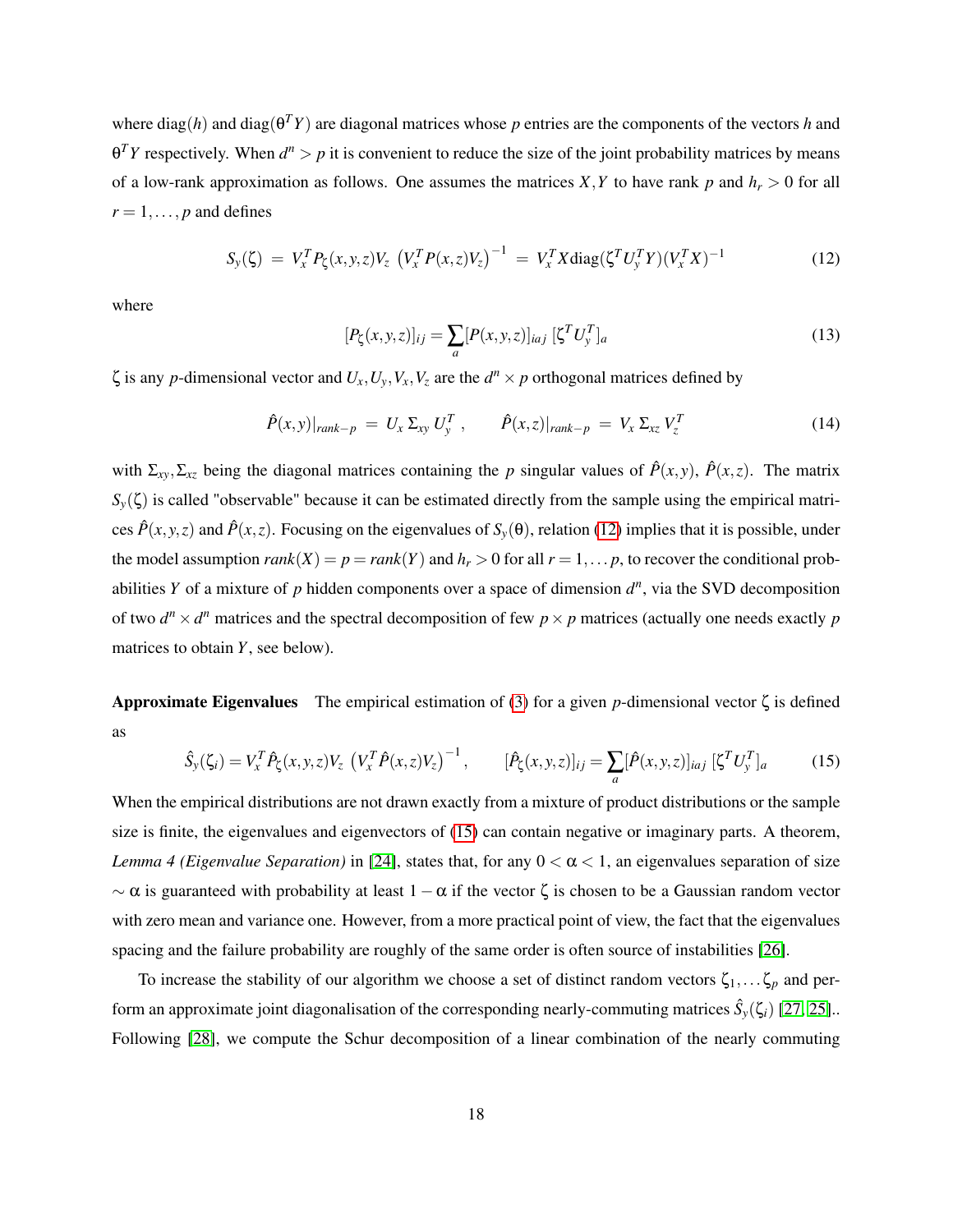matrices  $\hat{S}_y(\zeta_i)$ , *i.e.* 

<span id="page-18-0"></span>
$$
\hat{S}_y = \frac{1}{p} \sum_{i}^{p} \hat{S}_y(\zeta_i) = Q^T \sigma Q, \qquad (16)
$$

where *Q* is an orthogonal matrix and σ is upper triangular. The orthogonal matrix *Q* is then used to compute the conditional probabilities matrix *Y* by choosing  $\zeta_i = e_i$  for all  $i = 1, ..., p$ , where  $e_i$  is a vector with a one in the *i*th coordinate and zero otherwise. For each  $i, j = 1, \ldots p$  we compute

$$
\Lambda_{ij}^{\mathbf{y}} = \left[ \mathcal{Q}^T \hat{\mathbf{S}}_{\mathbf{y}}(\mathbf{e}_i) \mathcal{Q} \right]_{jj} \tag{17}
$$

where  $\hat{S}(\mathbf{e}_i)$  is defined in [\(15\)](#page-17-1) (with  $\zeta_i = \mathbf{e}_i$ ), and then obtain  $Y = U_y \Lambda^y$ . Analogously, we recover *X*, *Z* from  $X = U_x \Lambda^x$  and  $Z = V_z \Lambda^z$  where, for each  $i, j = 1, \dots p$  we calculate

$$
\Lambda_{ij}^{x} = \left[ E_x \hat{S}_x(\mathbf{e}_i) E_x \right]_{jj} , \qquad \Lambda_{ij}^{z} = \left[ E_z \hat{S}_z(\mathbf{e}_i) E_y \right]_{jj}
$$
(18)

with

$$
E_x = W_y^T Y, \qquad \hat{S}_x(\zeta_i) = W_y^T \hat{P}_{x\zeta}(x, y, z) W_z \left( W_y^T \hat{P}(y, z) W_z \right)^{-1}, \qquad [\hat{P}_{x\zeta}(x, y, z)]_{ij} = \sum_a [\hat{P}(x, y, z)]_{aij} \left[ \zeta^T U_x^T \right]_{a} (19)
$$
  

$$
E_z = V_x^T X, \qquad \hat{S}_z(\zeta_i) = U_x^T \hat{P}_{z\zeta}(x, y, z) U_y \left( U_x^T \hat{P}(x, y) U_y \right)^{-1}, \qquad [\hat{P}_{z\zeta}(x, y, z)]_{ij} = \sum_a [\hat{P}(x, y, z)]_{ija} \left[ \zeta^T V_z^T \right]_{a} (20)
$$

and  $W_v$ ,  $W_z$  defined by

$$
\hat{P}(y,z)|_{rank-p} = W_y \Sigma_{yz} W_z^T
$$
\n(21)

where  $\Sigma_{yz}$  is the diagonal matrix of singular values of  $\hat{P}(y, z)$ .

It is possible to relate the error on the obtained eigenvalues to the non-commutativity of the nearly commuting empirical matrices  $\hat{S}_y(\zeta_i)$  as follows. Letting  $\varepsilon = \max_{i,j} ||\hat{S}_y(\zeta_i)\hat{S}_y(\zeta_j) - \hat{S}_y(\zeta_j)\hat{S}_y(\zeta_i)||_F$ , where  $||A||_F = \sqrt{\text{Tr}[A^T A]}$ , and  $\tilde{T}_i = Q^T \hat{S}_y(\zeta_i)Q$  with *Q* defined in [\(16\)](#page-18-0), it easy to show that, for all  $i = 1, \ldots, p$ 

$$
\sigma \tilde{T}_i - \tilde{T}_i \sigma = Q^T E_i Q , \qquad E_i = \frac{1}{p} \sum_{j=1}^p \left( \hat{S}_y(\zeta_j) \hat{S}_y(\zeta_i) - \hat{S}_y(\zeta_i) \hat{S}_y(\zeta_j) \right)
$$
(22)

and  $\|Q^T E_i Q\|_F \leq \varepsilon$ . This implies that  $[\tilde{T}_i]_{j,k} = O(\varepsilon)$  for  $j > k$ , provided that the separation between the eigenvalues of  $\hat{S}_y$  is  $O(1)$  (see [\[28\]](#page-13-5) for more details). The error on the eigenvalues is then estimated via the Bauer-Fike theorem [\[51\]](#page-15-5), using  $\varepsilon$  as an upper bound for the norm of the perturbation matrix. More precisely, for all  $j = 1, \ldots, p$  one can find a k such that

$$
|\Lambda_{ij}^y - [\zeta_i^T U_y^T Y]_k| \le \kappa (U_x^T X) \, \varepsilon \qquad \forall \, i \tag{23}
$$

where  $\kappa(V) = ||V|| ||V^{-1}||.$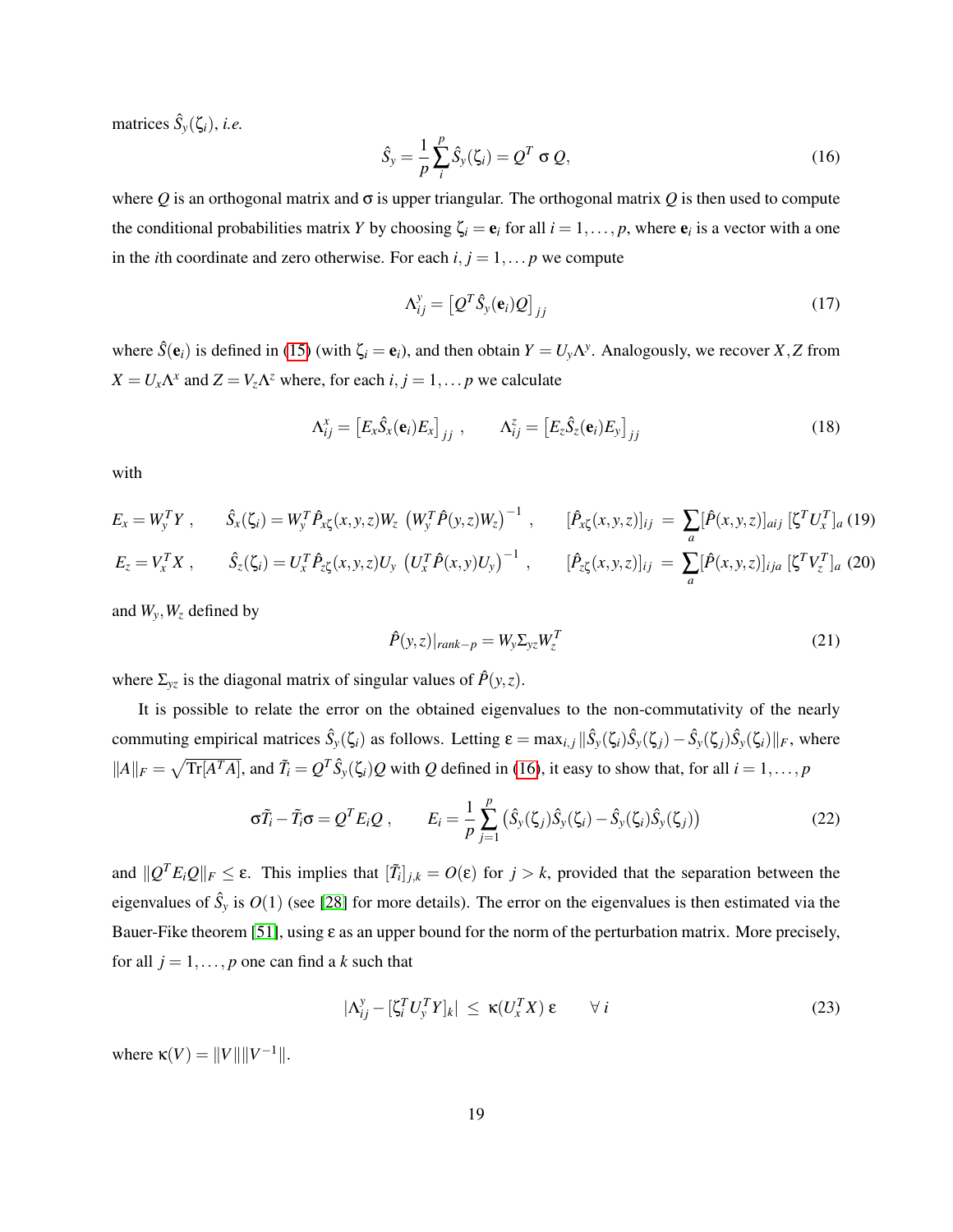Higher Dimensional Models and Components Selection The output of the spectral decomposition consists of three  $d^n \times p$  matrices *X*, *Y*, *Z*, that contain the conditional probability distributions over the  $d^n$ dimensional space, respectively for the variables  $(x, y, z)$ . For each  $r = 1, \ldots, p$ , the columns of *X*, *Y* and *Z* combine to form the higher dimensional PWM's defined by

$$
H_r \in [0,1]^{d^n \times 3} \qquad s.t. \begin{cases} [H_r]_{i1} = X_{ir}, & [H_r]_{i2} = Y_{ir}, & [H_r]_{i3} = Z_{ir} \\ \sum_i [H_r]_{ik} = 1 & \forall k \end{cases}
$$
(24)

For all  $r = 1, \ldots p$  we compute the relative entropy of  $H_r$  and choose the models corresponding to the  $p_{\text{top}}$ smallest values. The relative entropy is given by

<span id="page-19-1"></span>
$$
I(r) = \sum_{i=1}^{d^n} \sum_{k=1}^3 [H_r]_{ik} \log \left( \frac{[H_r]_{ik}}{B_{ik}} \right)
$$
 (25)

for  $r = 1, \ldots, p$ , where *B* is a background distribution defined by

<span id="page-19-0"></span>
$$
B_{i1} = \sum_{j,k=1}^{d^n} [\hat{P}_b(x,y,z)]_{ijk} \mathbf{1}_j \mathbf{1}_k , \quad B_{i2} = \sum_{j,k=1}^{d^n} [\hat{P}_b(x,y,z)]_{jik} \mathbf{1}_j \mathbf{1}_k , \quad B_{i3} = \sum_{j,k=1}^{d^n} [\hat{P}_b(x,y,z)]_{jki} \mathbf{1}_j \mathbf{1}_k \tag{26}
$$

with 1 being a  $d^n$ -dimensional vectors of ones and  $\hat{P}_b(x, y, z)$  the empirical triple probability tensor computed using [\(7\)](#page-16-0) for the control dataset. In particular, we define the control sample *C* to be a random selection of DNA fragments bounded by a different transcription factor. This is a good background choice because allows one to exclude a number of non-specific bounding motifs, expected to be similar in all experiments.

Low Dimensional PWM's and Threshold Selection According to their relative entropies,  $p_{\text{top}}$  higherdimensional models  $H_r^{\text{top}}$  are selected and used to obtain the corresponding low-dimensional frequency matrices  $h_r^{\text{top}}$ , that contain the binding probability over the original alphabet  $\mathscr A$ . Instead of marginalizing the grouped conditional probabilities in each  $H_r^{top}$ , we use the high-dimensional models to obtain various sub-sequences alignments from the sample  $\mathscr S$  and then compute the corresponding  $h_r^{\text{top}}$  by counting the occurrences of the *d*-dimensional characters at every position  $x_1, \ldots, x_\ell$ .

More precisely, for each model  $r = 1, \ldots, p_{top}$ , we assign a score to all length- $\ell$  sub-sequences in the dataset  $\mathscr S$  using the scoring function

$$
f_{\text{alignment}}(s_{\ell}, r) = \log([H_r^{\text{top}}]_{s_{\ell}(1:n-1)1}) + \log([H_r^{\text{top}}]_{s_{\ell}(n:2n-1)2}) + \log([H_r^{\text{top}}]_{s_{\ell}(2n:\ell)3})
$$
(27)

where  $s_\ell$  is a sub-sequence of length  $\ell$  in  $\mathscr S$  and  $s_\ell(a:b)$  for  $1 \le a \le b \le \ell$  is the string  $[s_\ell(a), s_\ell(a+1), \ldots, s_\ell(b-1)]$ 1),  $s_{\ell}(b)$ , with  $s(i)$  denoting the *i*th element of  $s_{\ell}$ . For  $r = 1, \ldots, p_{top}$ , we include in the *r*th alignment the sub-sequences that satisfy  $f_{\text{alignment}}(s_\ell, r) > \xi$ , where  $\xi$  is a threshold chosen out of a finite set  $\{\xi_1, \dots \xi_N\}$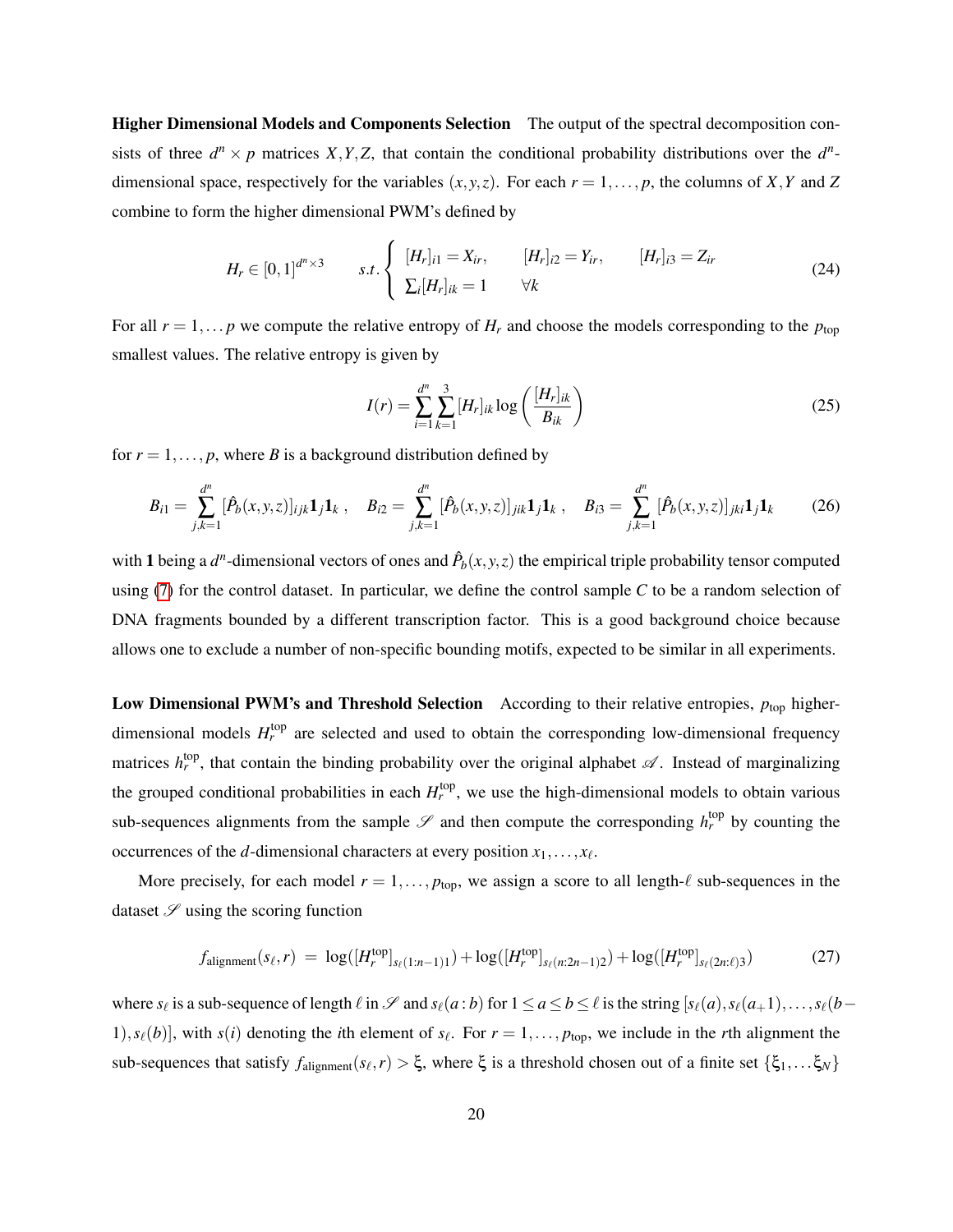in order to maximise the information content of the model. More explicitly, for every threshold value ξ in a finite set {ξ1,ξ2,...ξ*N*}, where *N* is an input parameter, we compute a *d*-dimensional frequency matrices defined by

<span id="page-20-1"></span>
$$
[h_r^{\text{top}}(\xi)]_{i,j} = \sum_{s_\ell \in S(\xi)} \delta_{i,s(i+j-1)}, \qquad S(\xi) = \{s_\ell \in \mathcal{S} | f_{\text{alignment}}(s_\ell, r) > \xi\}
$$
(28)

and evaluate the information content of the model using

<span id="page-20-2"></span>
$$
R_r(\xi) = \sum_{k=1}^{\ell} \left[ 2 - (E_r(\xi, k) + \varepsilon_r(\xi, k)) \right]
$$
 (29)

where the entropy  $E_r(\xi, k)$  and the small sample correction  $\varepsilon_r(\xi, k)$  are

$$
E_r(\xi,k) = -\sum_{i=1}^d \frac{[h_r^{\text{top}}(\xi)]_{i,k}}{\sum_i [h_r^{\text{top}}(\xi)]_{i,k}} \log \left( \frac{[h_r^{\text{top}}(\xi)]_{i,k}}{\sum_i [h_r^{\text{top}}(\xi)]_{i,k}} \right), \qquad \varepsilon_r(\xi,k) = \frac{d-1}{2 \log(2)} \frac{1}{\sum_i [h_r^{\text{top}}(\xi)]_{i,k}} \tag{30}
$$

Finally, we define the most informative model to be  $h_{r^*}^{top}$  $_{r^*}^{top}$ (ξ<sup>\*</sup>), with

$$
(r^*, \xi^*) = \arg \max_{r, \xi} R_r(\xi), \qquad r = 1, \dots, p_{top}, \quad \xi \in \{\xi_1, \xi_2, \dots, \xi_N\}
$$
(31)

and compute its logo using the application weblogo available at http://weblogo.berkeley.edu/ [\[50\]](#page-15-4).

Note that in the case of stochastic models, the problem of defining an optimal matching threshold given a desired minimal statistical significance of the selected instances (usually in terms of P-value) is an NP-hard problem (see for example [\[49\]](#page-15-3)). We herein propose a heuristic solution to this problem. Improvements to this heuristic go beyond the scope of the current work and will be subject of future studies.

## <span id="page-20-0"></span>B Algorithms

#### Main algorithm

**Input:** dataset  $\mathscr S$  of sequences over alphabet  $\mathscr A$ , number of mixture components p, group size *n*, control dataset *C*, threshold values  $\xi = \xi_1, \ldots, \xi_N$ ,

- use a sliding window of length  $\ell = 3$  *n* to compute 3*n*-mers occurrences from  $\mathscr S$
- convert grouped characters to index and form the sparse tensor  $\hat{P}(x, y, z)$  from a coordinates matrix with rows

index*<sup>x</sup>* index*<sup>y</sup>* index*<sup>z</sup>* value

where  $1 \leq \text{index}_a \leq |\mathcal{A}|^n$  for  $a = x, y, z$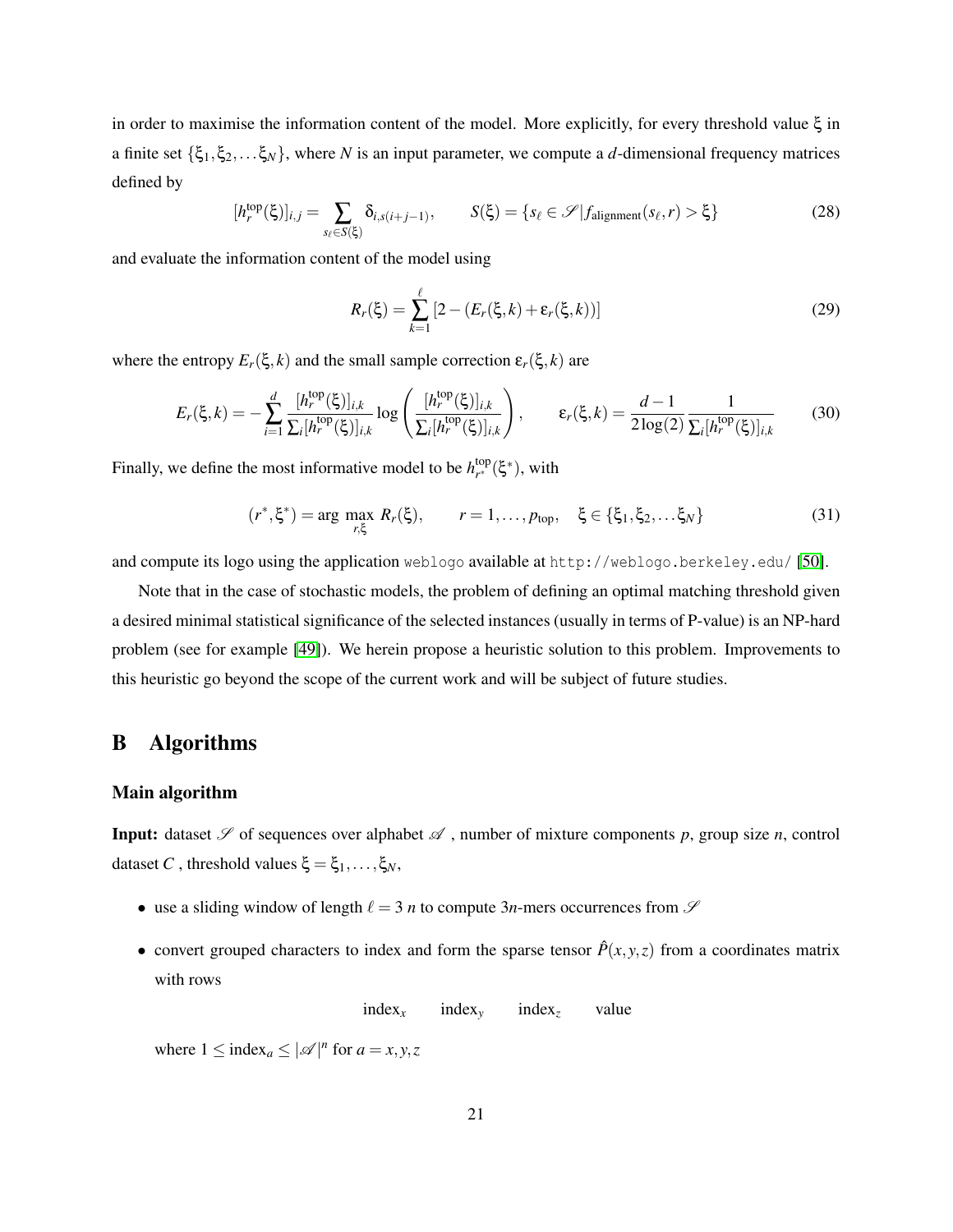- repeat the previous steps using *C* instead of  $\mathscr S$  to obtain  $\hat P_b(x, y, z)$  and compute the background conditional distributions *B* using [\(26\)](#page-19-0)
- decompose  $\hat{P}(x, y, z)$  using *Spectral Algorithm* to obtain  $H_r$ , for  $r = 1, \ldots, p$
- for  $r = 1, \ldots p$  compute the relative entropy of  $H_r$  using [\(25\)](#page-19-1)
- select the  $p_{\text{top}}$  components  $H_r^{\text{top}}$  with smallest relative entropy
- for  $r = 1, \ldots, p_{\text{top}}$ 
	- for ξ = ξ1,...,ξ*<sup>N</sup>*
		- ∗ compute frequency matrix *h*<sup>top</sup>(ξ) using [\(28\)](#page-20-1)
		- ∗ compute the associated information content *R*(*r*,ξ) using [\(29\)](#page-20-2)

end for

### end for

- $\bullet$  let  $(r^*, \xi^*)$  = arg max<sub>*r*, $\xi$ </sub>  $R(r, \xi)$
- compute the logo of  $h_{r^*}^{top}$  $_{r^{\ast }}^{top}(\xi^{\ast })$  **using** weblogo

Output: Position Weight Matrix of the Transcription Factor binding site and corresponding logo

### Spectral Algorithm

**Input:** coordinates matrix for the  $d^n \times d^n \times d^n$  joint probability tensor  $\hat{P}(x, y, z)$ , number of mixture components *p*

- compute the sparse tensor  $\hat{P}(x, y, z)$  from the coordinates matrix and the pairwise probability matrices  $\hat{P}(x, y)$ ,  $\hat{P}(x, z)$ ,  $\hat{P}(y, z)$  by contracting to 1 on the third, second and first index respectively <sup>[2](#page-21-0)</sup>
- compute the rank−*p* approximation

$$
\hat{P}(x,y)|_{rank-p} = U_{xy} \Sigma_{xy} V_{xy}^T, \qquad \hat{P}(x,z)|_{rank-p} = U_{xz} \Sigma_{xz} V_{xz}^T, \qquad \hat{P}(y,z)|_{rank-p} = U_{yz} \Sigma_{yz} V_{yz}^T \qquad (32)
$$

• for  $i = 1, ..., p$ 

 $\sim$  draw a random *p*-dimensional vector θ and define  $v = V_{xy}$ θ

<span id="page-21-0"></span><sup>&</sup>lt;sup>2</sup>We have used the online available package MATLAB Tensor Toolbox [\[52\]](#page-15-6) for all tensors manipulation.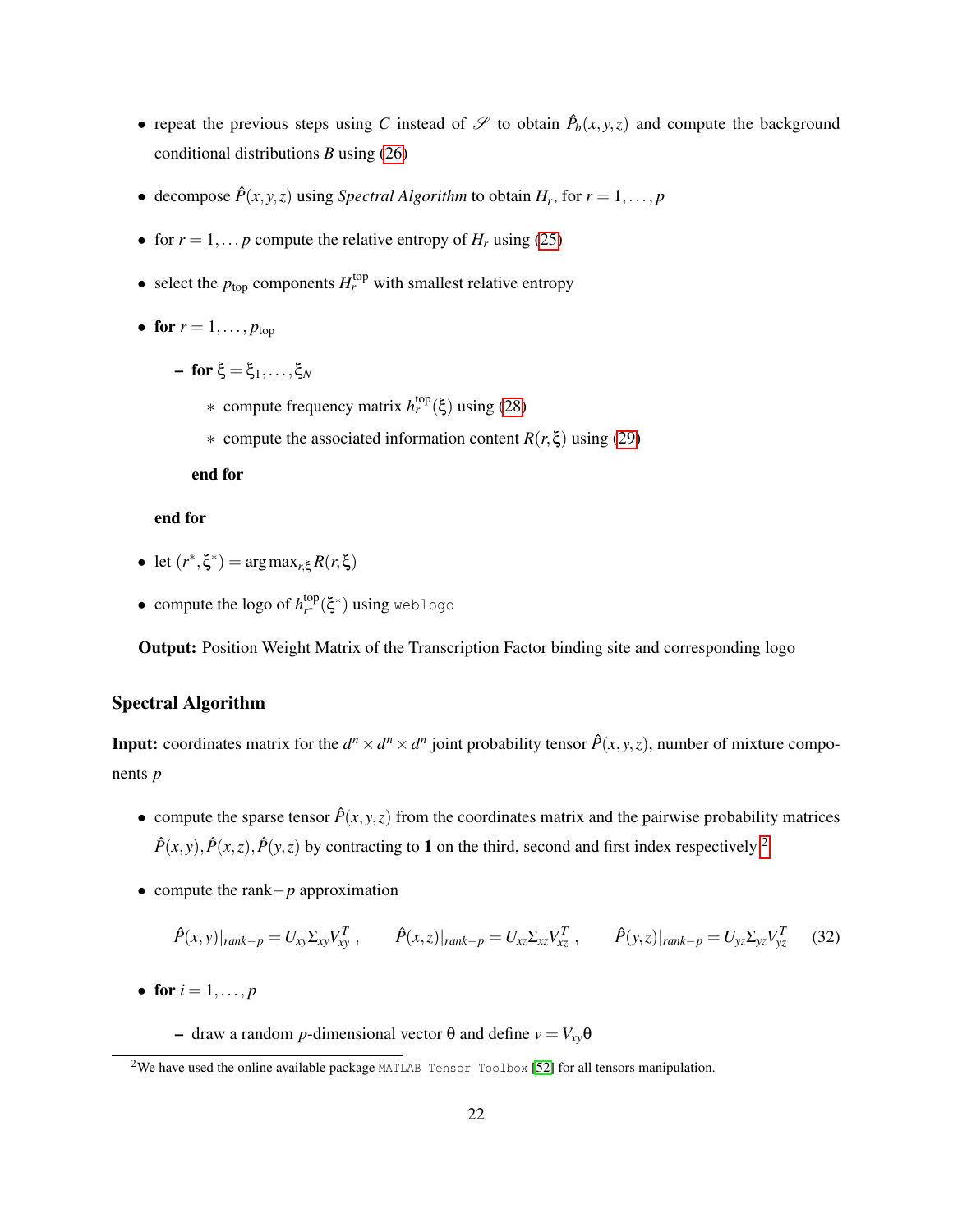- define 
$$
[\hat{P}_v(x, y, z)]_{ik} = \sum_j [\hat{P}(x, y, z)]_{ijk} v_j
$$
  
\n- form  $M_v = U_{xz}^T \hat{P}_v(x, y, z) V_{xz} (U_{xz}^T \hat{P}(x, z) V_{xz})^{-1}$   
\n- let  $M = M + M_v$ 

#### end for

- compute the Schur decomposition  $M = QSQ^T$
- for  $r = 1, ..., p$ 
	- $-$  let  $v = V_{xy}(:, r)$

- define 
$$
[\hat{P}_v(x, y, z)]_{ik} = \sum_j [\hat{P}(x, y, z)]_{ijk} v_j
$$
  
\n- form  $M_v = U_{xz}^T \hat{P}_v(x, y, z) V_{xz} (U_{xz}^T \hat{P}(x, z) V_{xz})^{-1}$  and compute  $S_v = Q^T M_v Q$   
\n- let  $L(r, i) = S_v(i, i)$ 

### end for

- let  $Y = (V_{xy}L)^+$  and normalize the columns of *Y* to 1
- let  $E = U_{yz}^T Y$
- for  $r = 1, ..., p$ 
	- $-$  let  $v = U_{xy}(:,r)$
	- $\mathbf{P} = \text{define } [\hat{P}_v(x, y, z)]_{jk} = \sum_i [\hat{P}(x, y, z)]_{ijk} v_i$
	- form  $M_v = U_{yz}^T \hat{P}_v(x, y, z) V_{yz} (U_{yz}^T \hat{P}(y, z) V_{yz})^{-1}$  and compute  $D_v = (E)^{-1} M_v E$  $-$  let  $L(r, i) = D_v(i, i)$

#### end for

- let  $X = (U_{xy}L)^+$  and normalize the columns of *X* to 1
- let  $E = U_{xy}^T X$
- for  $r = 1, ..., p$

$$
- \text{ let } v = V_{xz}(:,r)
$$

 $-$  define  $[\hat{P}_v(x, y, z)]_{ij} = \sum_k [\hat{P}(x, y, z)]_{ijk} v_k$